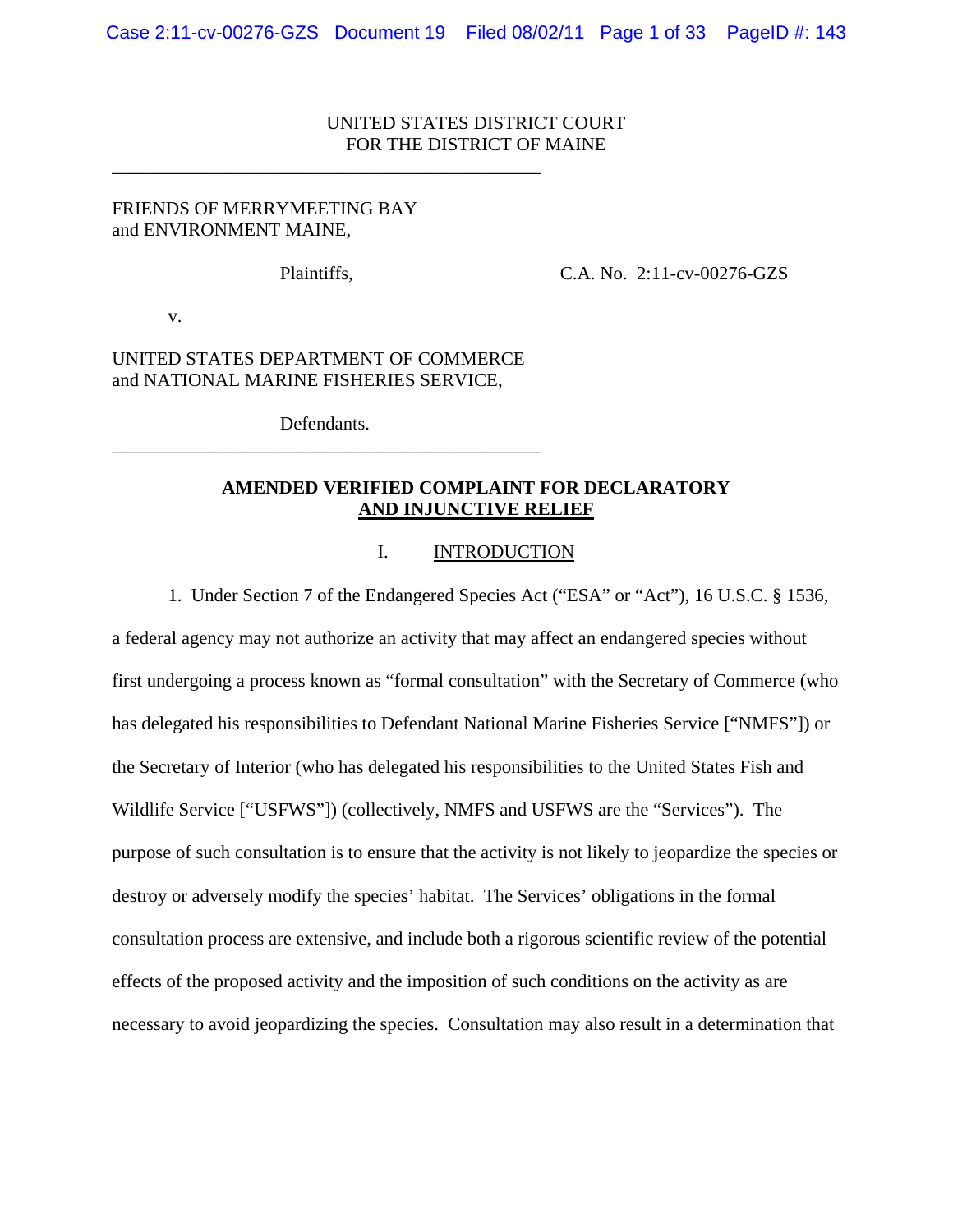the activity is so harmful to the species that it must not occur at all. Among other things, formal consultation results in a "biological opinion" written by the Services.

2. This case involves NMFS's decision to allow a major federal action – authorization of a dam reconstruction project – to proceed without first evaluating it under the required formal consultation procedures of Section 7, despite the fact that the project will adversely affect endangered Atlantic salmon. The Worumbo hydroelectric dam ("Worumbo"), which is owned and operated by Miller Hydro Group ("Miller"), is located on the Androscoggin River between the towns of Lisbon and Durham, Maine, in critical habitat for endangered Atlantic salmon. In listing Androscoggin River salmon as endangered under the ESA, NMFS noted that dams are a direct and significant threat both to the survival and to the recovery of Atlantic salmon. 74 Fed. Reg. 29,344, 29,362, 29,366-67 (June 19, 2009).

3. Miller wants to replace the 520-foot-long "timber crib" portion of the dam, a part of the dam that is over 100 years old. Exhibit 1 (May 4, 2011, FERC letter to NMFS; the copy attached here was obtained from NMFS by Friends of Merrymeeting Bay member Douglas Watts). A timber crib is a structure made of timbers, log-cabin style. The interior is filled by stone and capped (in this case) with concrete. This structure impounds water above the natural elevation it would otherwise occupy. Water spills over the timber crib or through adjacent steel gates in another portion of the dam when the river flow exceeds the hydraulic capacity of the dam's turbines. Devices installed atop the crib structure offer additional ability to variably adjust the impoundment height or hydraulic capacity.

4. In Miller's words, the "Worumbo crib dam has reached the end of its useful life." Exhibit 1 (April 29, 2011, Miller letter to FERC, attached to the May 4, 2011, letter). As described by Miller, "[t]he plan is to build a new dam just downstream from the current dam."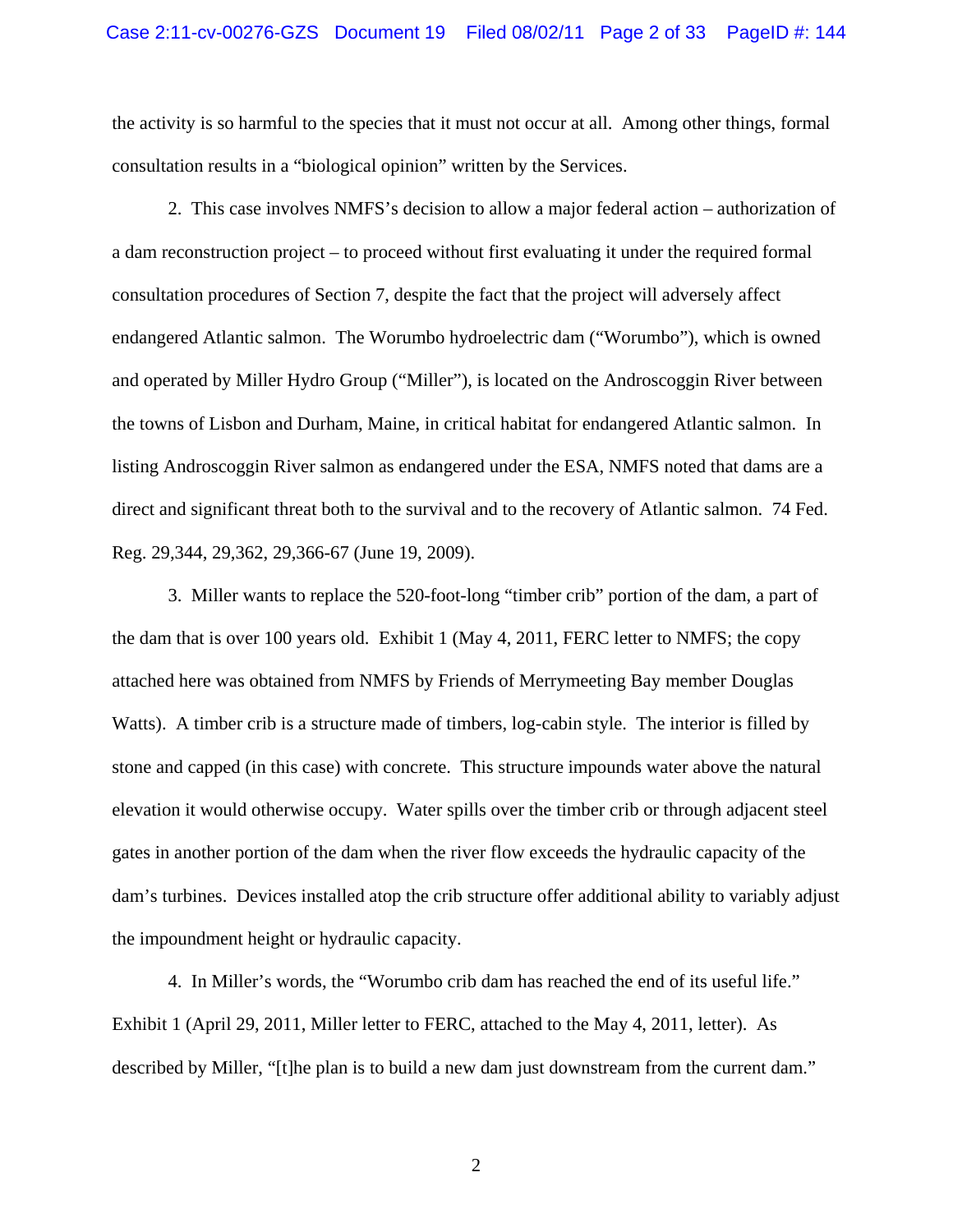Exhibit 4 (July 26, 2010, Miller letter to FERC, p. 6; the copy attached here was obtained from the online FERC docket for Worumbo).

5. Miller operates Worumbo under a federal license issued by the Federal Energy Regulatory Commission ("FERC"), and replacement of the timber crib portion of the dam may not be undertaken without authorization from FERC, which constitutes federal action for purposes of the ESA. NMFS and FERC acknowledge that formal consultation is required for such authorization. Exhibit 1 (FERC request for formal consultation); Exhibit 10 (NMFS email to FERC stating that a biological opinion will be issued; the copy attached here was obtained from NMFS by Mr. Watts). NMFS, however, has invoked a regulation issued by the Services, 50 C.F.R. § 402.05, governing rare "emergency circumstances." This regulation, when applicable, allows agencies to forego extensive, before-the-fact formal consultation and to instead merely confer with the Services on an expedited basis prior to undertaking the federal action under consideration. Under this regulation, formal consultation occurs only after the fact, but "shall be initiated as soon as practicable after the emergency is under control." 50 C.F.R. § 402.05(b). 50 C.F.R. § 402.05(a) specifies that the circumstances which NMFS may treat as an emergency are limited to "situations involving acts of God, disasters, casualties, national defense or security emergencies, etc." As one court stated, an emergency under 50 C.F.R. § 402.05 requires the "element of surprise and unexpectedness." Washington Toxics Coalition v. United States Dep't of Interior, 457 F. Supp. 2d 1158, 1195 (W.D. Wash. 2006). Floods, earthquakes, storms, and fires, for example, may create such emergency situations.

6. Here, there has been no flood, earthquake, hurricane, terrorist attack, or other unexpected circumstance that might qualify as an "emergency" under this regulation. Rather, this is the planned maintenance of an asset that has taken over a century to deteriorate, and is in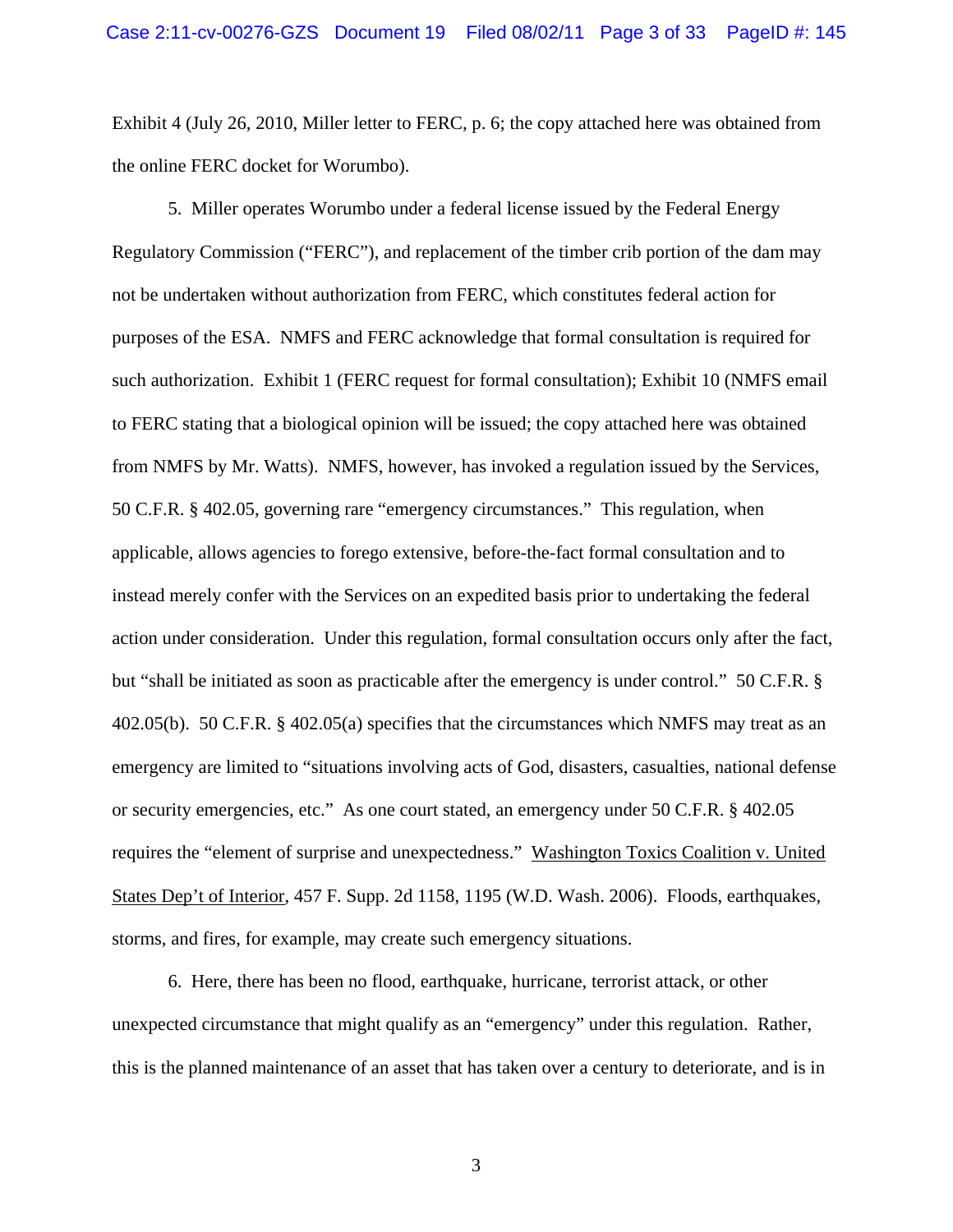that sense the *antithesis* of the type of situation that qualifies as an "emergency" under 50 C.F.R. § 402.05.

7. Moreover, there is no demonstrated threat to public safety. The public has not been warned to stay clear of the Androscoggin River downriver of Worumbo, and as of the last week of June people were fishing directly below the dam in the Lisbon Falls Fishing Park (see photographs attached as Exhibits 5 and 6). In fact, by its owner's own account, Worumbo is a "low hazard" dam, which, as defined by regulation, means that *even if the dam were to fail there would be no expected loss of life and only minimal economic loss.* 33 C.F.R. § 222.6, Appendix D § 2.1.2. Similarly, for decades Miller has been exempt from having to prepare an Emergency Action Plan ("EAP") for Worumbo because FERC has determined that the dam satisfies the criterion that *"no reasonably foreseeable project emergency would endanger life, health, or property."* 18 C.F.R. § 12.21(a) (emphasis added). Further, any purported "emergency" posed by the potential failure of the Worumbo crib structure could be brought "under control" by drawing down the water level in the impoundment behind the dam. Formal consultation could then take place prior to the dam removal and reconstruction project. To Plaintiffs' knowledge, however, no such draw-down has been ordered or effectuated to date.

8. And even if it *were* the case that the timber crib portion of the dam must be removed immediately for public safety reasons, the removal of this purportedly deteriorating timber crib structure would bring any asserted emergency "under control" and thereby allow full formal consultation to be conducted, as required, prior to any proposed rebuilding of that portion of the dam. See 50 U.S.C. § 402.05(b). Formal consultation at this juncture would be especially critical, as reconstruction of the dam will pose a long-term threat to the survival and recovery of the Androscoggin River Atlantic salmon.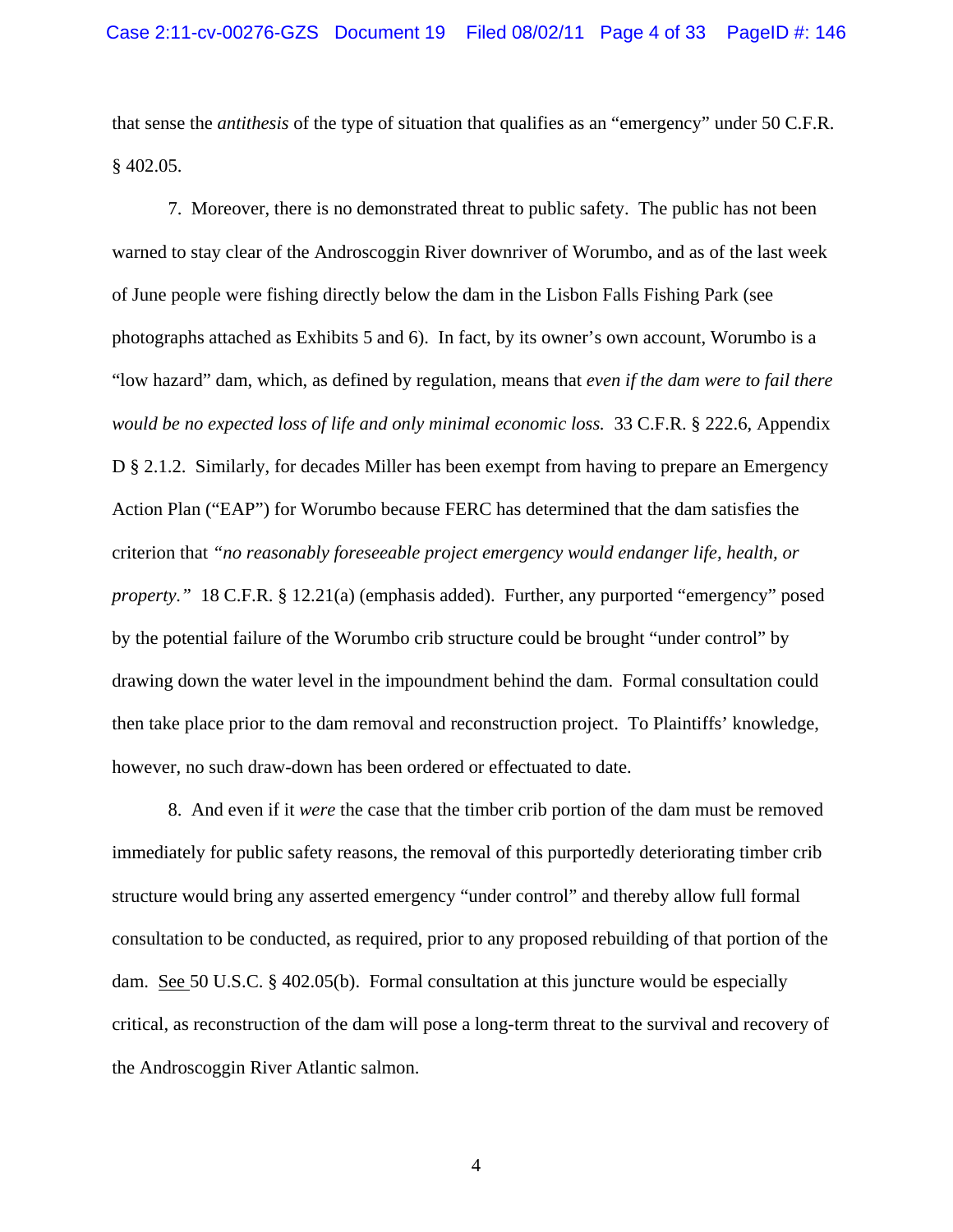9. Because formal consultation is required by Section 7 of the ESA, and because no emergency is presented within the meaning of 50 U.S.C. § 402.05, NMFS's decision to forgo before-the-fact formal consultation is arbitrary, capricious, an abuse of discretion, and not in accordance with the ESA and its implementing regulations.

#### II. JURISDICTION

10. Plaintiffs are two conservation groups. On behalf of their members, they work to protect the endangered Atlantic salmon in the Androscoggin River and elsewhere in Maine, including efforts to secure improved fish passage at Worumbo. They seek to halt the rebuilding of the Worumbo dam in the absence of full formal ESA consultation because the dam harms salmon and is an impediment to the species' recovery, and replacement of the dam along lines similar to its current configuration and operating specifications will perpetuate that harm. Under the Administrative Procedure Act ("APA"), they challenge, as being arbitrary, capricious, an abuse of discretion, and not in accordance with law, the determination by NMFS that the condition of the Worumbo timber crib structure presents an "emergency" situation under 50 C.F.R. § 402.05, and the determination by NMFS that the removal and replacement of that structure may proceed before completion of the formal consultation procedures required by Section 7 of the ESA.

11. This action is brought pursuant to the APA, 5 U.S.C. §§ 702-704, 706, and the Declaratory Judgment Act, 28 U.S.C. §§ 2201, 2202. This Court has jurisdiction pursuant to 28 U.S.C. § 1331. Venue lies in this District pursuant to 28 U.S.C. § 1391(e).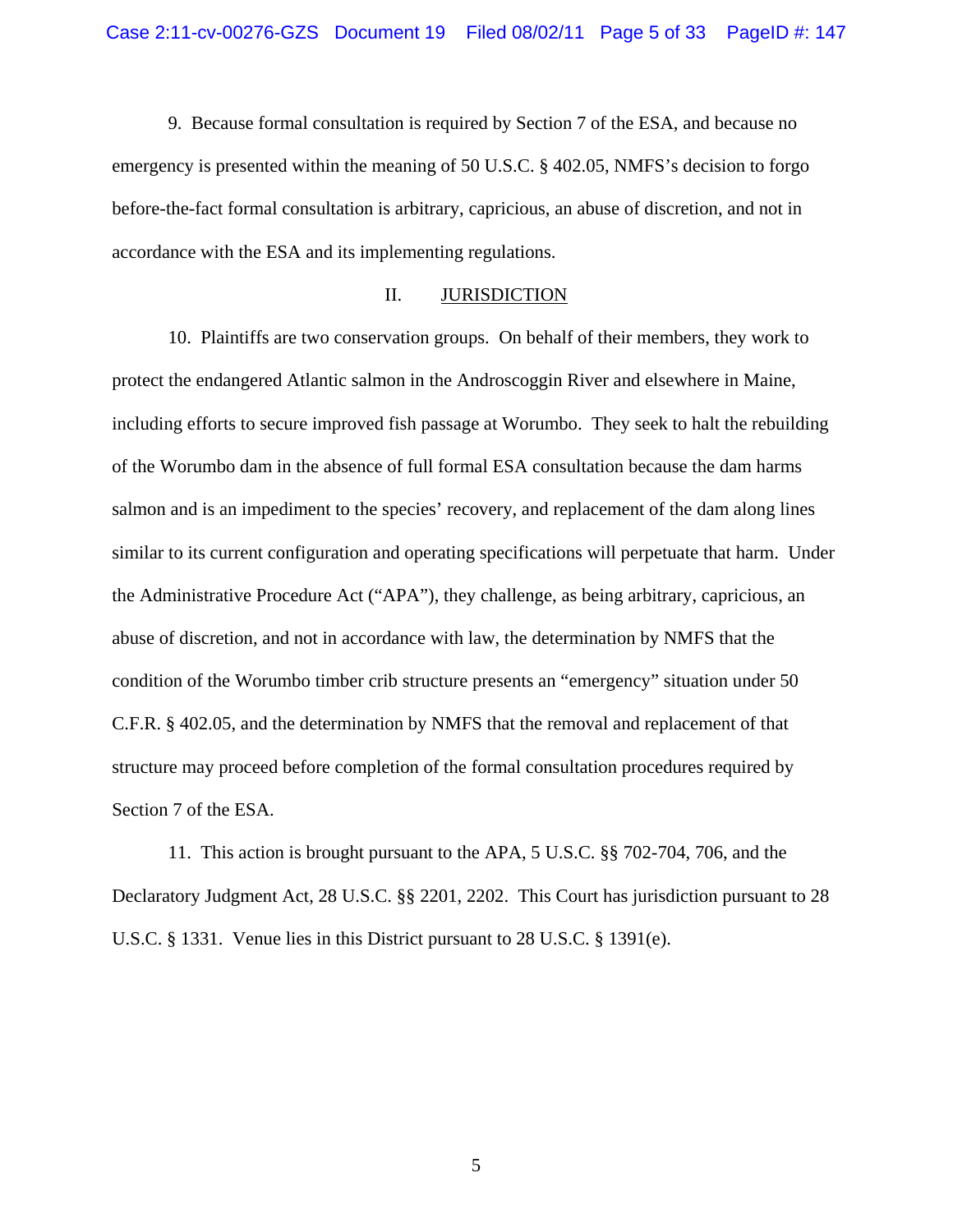## III. BACKGROUND ON THE ENDANGERED ANDROSCOGGIN RIVER POPULATION OF ATLANTIC SALMON

12. Historically, the Androscoggin had, along with the Kennebec River, the largest Atlantic salmon runs in the United States, estimated at more than 100,000. Now, according to recent annual surveys done by the Maine Atlantic Salmon Commission, the number of adult Atlantic salmon returning to the Androscoggin River each year is dangerously low. In 2011, 46 adult salmon returned to the Androscoggin (*see* Maine Atlantic Salmon Commission adult salmon return numbers, available at http://www.maine.gov/asc/research/trap\_count\_stats.shtml).

13. On June 19, 2009, the Services issued a final rule designating the Androscoggin River population of Atlantic salmon as "endangered" under the ESA because it is in danger of extinction. 74 Fed. Reg. 29,344 (June 19, 2009); 16 U.S.C.§ 1532(6) (definition of "endangered"). On that same day, the Services issued a final rule designating "critical habitat" for the Androscoggin – *i.e*., habitat "essential to the conservation of the species" and "which may require special management considerations or protection." 16 U.S.C. § 1532(5)(A)(i). The portion of the Androscoggin River where Worumbo dam is located and those portions affected by the dam are part of that critical habitat. 74 Fed. Reg. at 29,300.

14. In their decision to include the Androscoggin River population of Atlantic salmon on the Endangered Species List, the Services found that dams on that river play a major role in imperiling the salmon. The Services stated: "The National Research Council stated in 2004 that the greatest impediment to self-sustaining Atlantic salmon populations in Maine is obstructed fish passage and degraded habitat caused by dams … Dams are known to typically kill or injure between 10 and 30 percent of all fish entrained at turbines [cite omitted]. With rivers containing multiple hydropower dams, these cumulative losses could compromise entire year classes of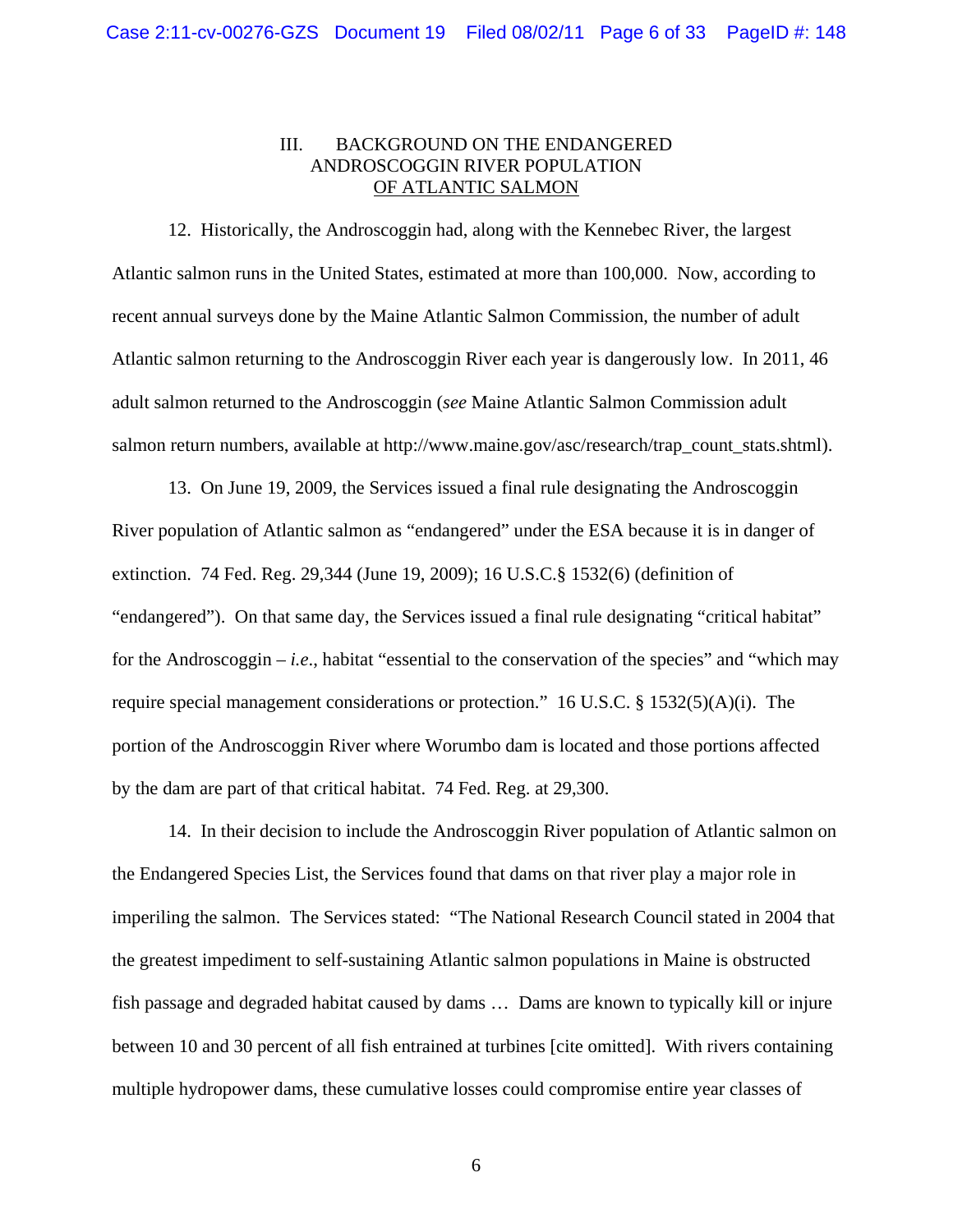Atlantic salmon … Thus, cumulative losses at passage facilities can be significant … Dams remain a direct and significant threat to Atlantic salmon." 74 Fed. Reg. at 29,362. Similarly, the Services stated: "Dams are among the leading causes of both historical declines and contemporary low abundance of the GOM DPS [Gulf of Maine Distinct Population Segment] of Atlantic salmon [cite omitted]." The Services also stated that the "effects [of dams] have led to a situation where salmon abundance and distribution has been greatly reduced, and thus the species is more vulnerable to extinction … Therefore, dams represent a significant threat to the survival and recovery of the GOM DPS." 74 Fed. Reg. at 29,366-67.

15. Among the ways Worumbo dam harms salmon are the following:

a. The dam's turbines kill and injure out-migrating salmon when the salmon attempt to pass through them.

b. The dam severely limits upstream passage of salmon, preventing access to significant amounts of spawning and rearing habitat.

c. Facilities meant to allow the salmon to pass around or through the dam cause delays in passage, resulting in incremental losses of salmon smolts, pre-spawn adults, and adults.

d. The dam is a barrier to the migration of other fish whose presence is necessary for the salmon to complete their life cycle.

e. The dam adversely alters predator-prey assemblages, and reduces the ability of the salmon to detect and avoid predators.

f. The dam creates slow-moving impoundments in formerly free-flowing reaches. These altered habitats are less suitable for spawning and rearing of salmon and contribute to the dam's significant impairment of essential behavior patterns of the salmon. In addition, these conditions may favor non-native competitors at the expense of the native salmon.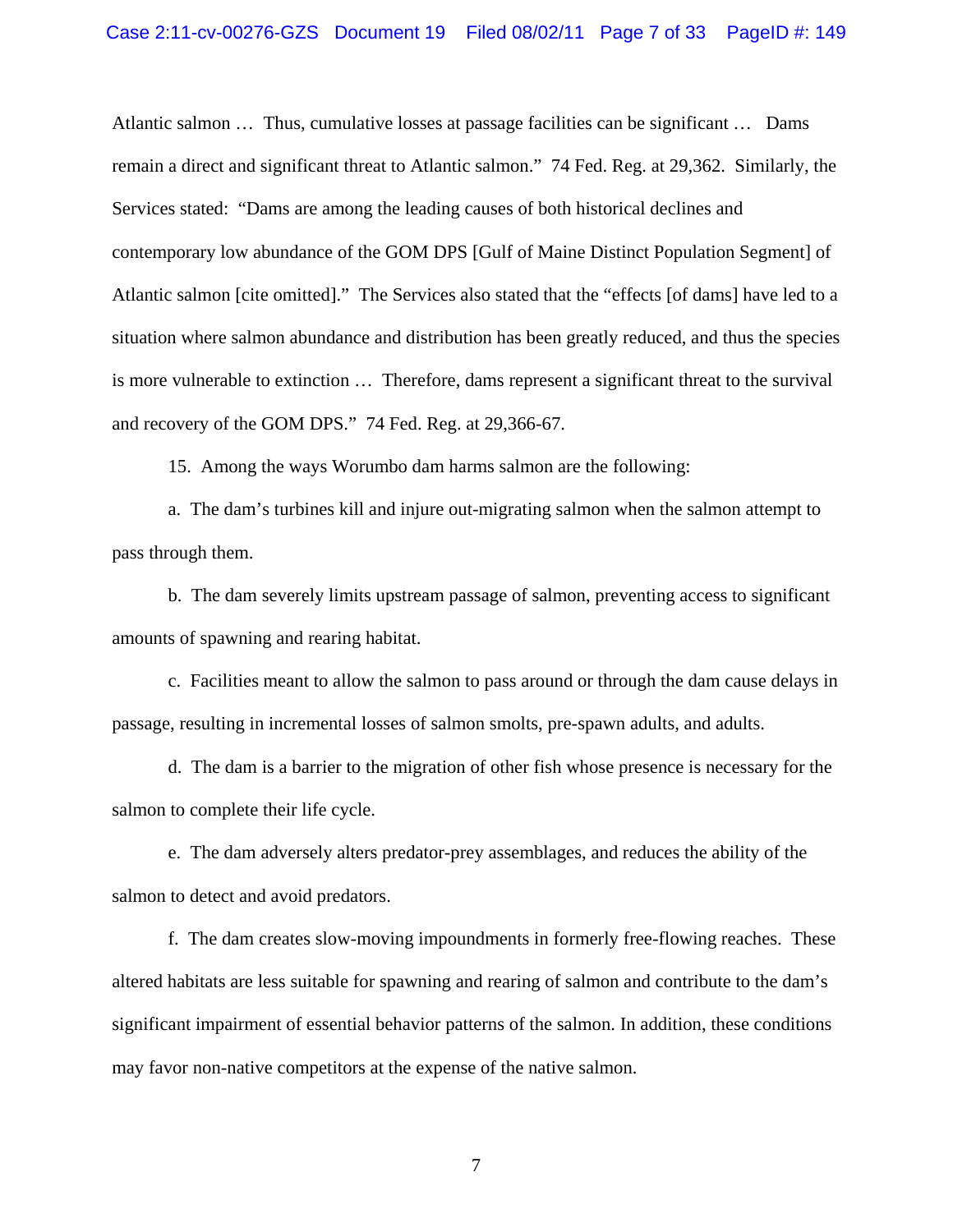g. The dam results in adverse hydrological changes, adverse changes to stream and river beds, interruption of natural sediment and debris transport, and changes in water temperature, all of which contribute to the dam's significant impairment of essential behavior patterns. Id. at 29,352, 29,362, 29,366-67, 29,370-71.

### IV. LEGAL BACKGROUND

#### A. The ESA Consultation Framework

16. Under the ESA, the Secretaries of Interior and Commerce are charged with listing species as endangered or threatened. 16 U.S.C. §§ 1532(15), 1533. The Secretary of Interior, acting through USFWS, is responsible for terrestrial and fresh water species, and the Secretary of Commerce, acting through Defendant NMFS, is responsible for marine species, including anadromous fish, such as salmon. 16 U.S.C. §§ 1532(15), 1533. With respect to Androscoggin River dams, NMFS is the lead agency implementing the ESA. NMFS is a division of Defendant Department of Commerce.

17. Section 7 of the ESA is entitled, "Interagency cooperation." Section 7(a) requires that "each federal agency shall, in consultation with and with the assistance of the Secretary, insure that any action authorized, funded, or carried out by such agency (hereinafter in this section referred to as an 'agency action') is not likely to jeopardize the continued existence of any endangered species or threatened species or result in the destruction or adverse modification of habitat of such species which is determined by the Secretary ... to be critical." 16 U.S.C. §  $1536(a)(2)$ .

18. The Act establishes an interagency consultation process to assist federal agencies in complying with their substantive Section  $7(a)(2)$  duty to guard against jeopardy to listed species or destruction or adverse modification of critical habitat. Under Section  $7(a)(2)$ , federal agencies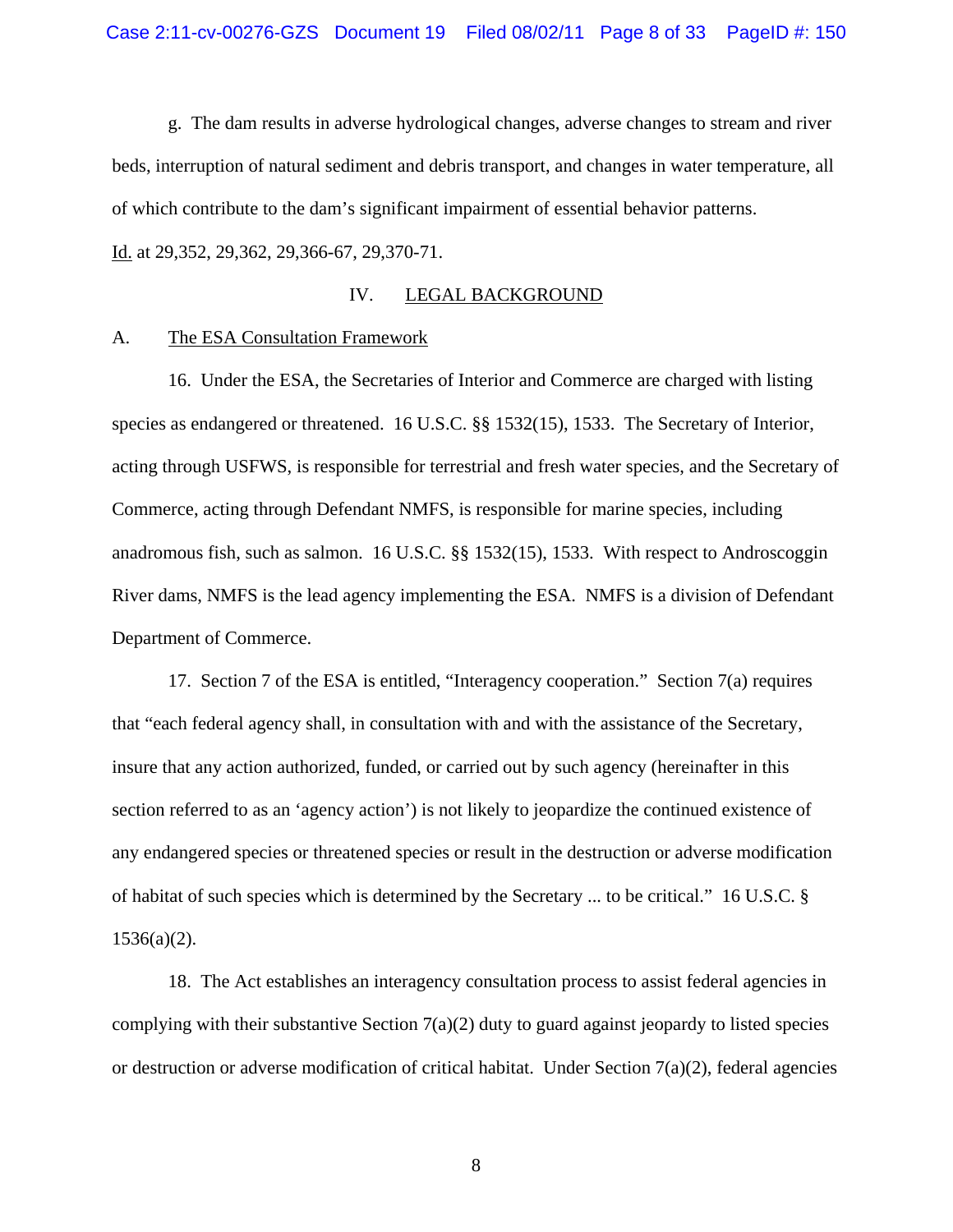#### Case 2:11-cv-00276-GZS Document 19 Filed 08/02/11 Page 9 of 33 PageID #: 151

must consult with the appropriate expert fish and wildlife agency to determine whether their actions are likely to jeopardize listed species' survival or adversely modify designated critical habitat and, if so, to identify ways to modify the action to avoid that result. 16 U.S.C. § 1536(a)(2); 50 C.F.R. § 402.14.

19. ESA regulations jointly promulgated by the Services distinguish between two types of consultation: informal and formal. If the action agency determines that an action is "not likely to adversely affect" listed species or critical habitat *and* if the pertinent Service concurs in writing in that determination, no formal consultation is required. The process of arriving at the "not likely to adversely affect" determination and obtaining the Service's concurrence is called informal consultation. During informal consultation, the Services may suggest modification to the action that will avoid the "likelihood of adverse effects to listed species or critical habitat." 50 C.F.R. § 402.13. Informal consultation does not conclude until the pertinent Service issues its written concurrence, and only then may the consultation be resolved without preparation of a biological opinion. If the Service does not concur, or if the action agency has determined that the action is "likely to adversely affect" the listed species, the agencies must conduct a formal consultation.

20. Formal consultation is initiated upon written request from an action agency and culminates with one of the Services issuing a biological opinion. 50 C.F.R. § 402.02 (definition of "formal consultation"). The request to initiate formal consultation must include the action agency's assessment of the action's impacts on listed species and their habitat, including any cumulative effects, and must provide all relevant information about such impacts to the expert fish and wildlife agency. 50 C.F.R.  $\S$  402.14(c).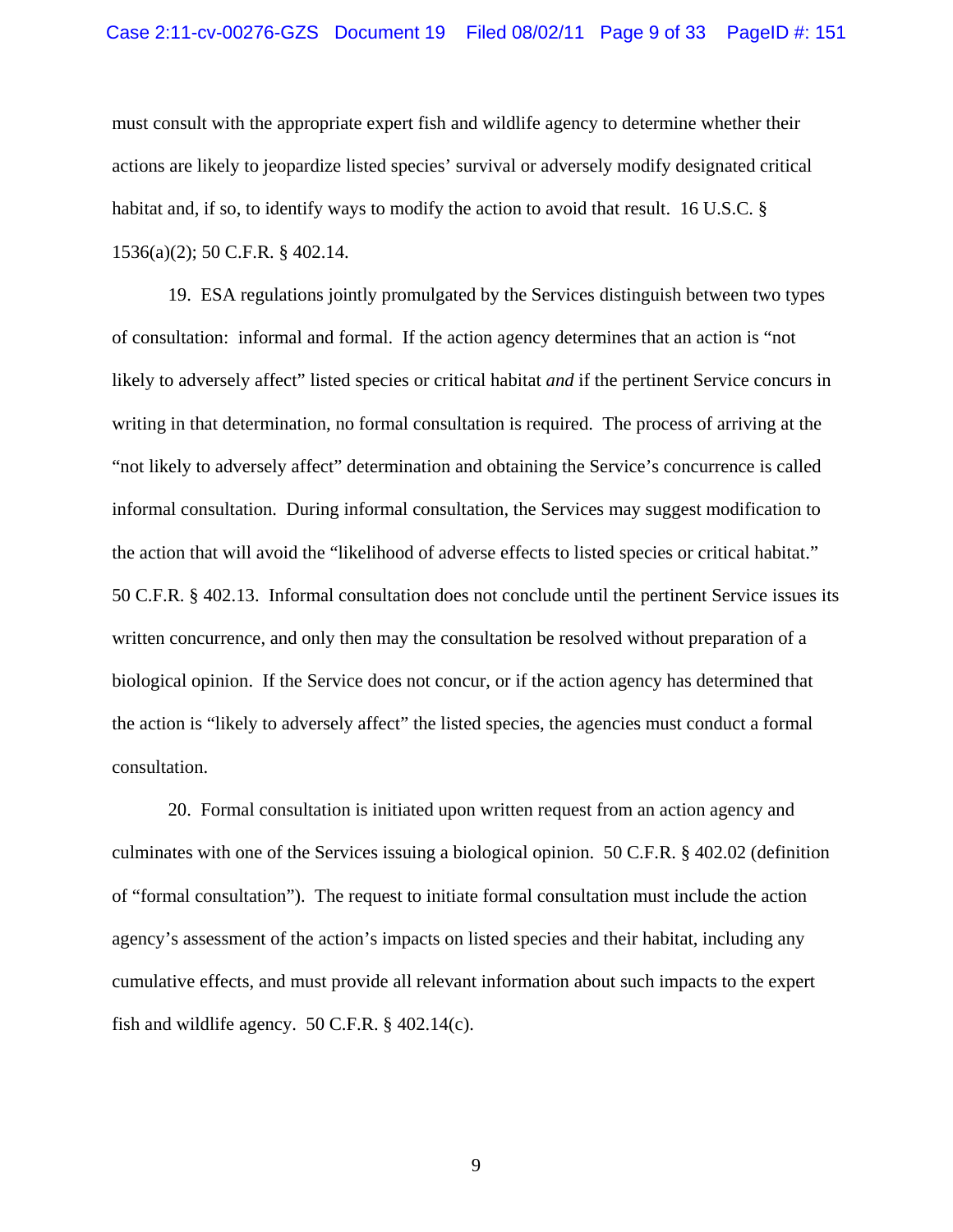21. The end product of formal consultation is a biological opinion in which the Service determines whether the action is likely to jeopardize the survival and recovery of listed species or destroy or adversely modify the species' critical habitat. 16 U.S.C. § 1536(b). In order to make this determination, the Service must review all relevant information and provide a detailed evaluation of the action's effects, including the cumulative effects of other activities in the area, on the listed species and critical habitat. 16 U.S.C. § 1536(a)(2); 50 C.F.R. § 402.14(g)(8). The Service must use "the best scientific and commercial evidence data available" in formulating its biological opinion. 16 U.S.C.  $\S$  1516(a)(2); 50 C.F.R.  $\S$  402.14(g)(8). If the Service determines that the action is likely to jeopardize the species or adversely modify its critical habitat, the biological opinion must specify reasonable and prudent alternatives that will avoid jeopardy. 16 U.S.C. § 1536(b)(3)(a); 50 C.F.R. § 402.14(h)(3). The Service must also formulate discretionary conservation recommendations to reduce or minimize the action's impacts on listed species or critical habitat. 50 C.F.R.  $\S$  402.14(g)(6).

22. Not only does a Section 7 consultation assist the action agency in discharging its duty to avoid jeopardy and adverse habitat modification, but the biological opinion may also affect the action agency's obligation to avoid a "take" of listed species. Under ESA Section 9, 16 U.S.C. § 1538(a)(1)(B), it is illegal for any person – whether a private or governmental entity – to "take" any endangered species of fish or wildlife. "Take" is defined to mean "harass, harm, pursue, hunt, shoot, wound, kill, trap capture, or collect, or to attempt to engage in any such conduct." 16 U.S.C. § 1532(19). The Services have defined "harm" to include "significant habitat modification or degradation which actually kills or injures fish or wildlife by significantly impairing essential behavioral patterns, including breeding, spawning, rearing, migrating,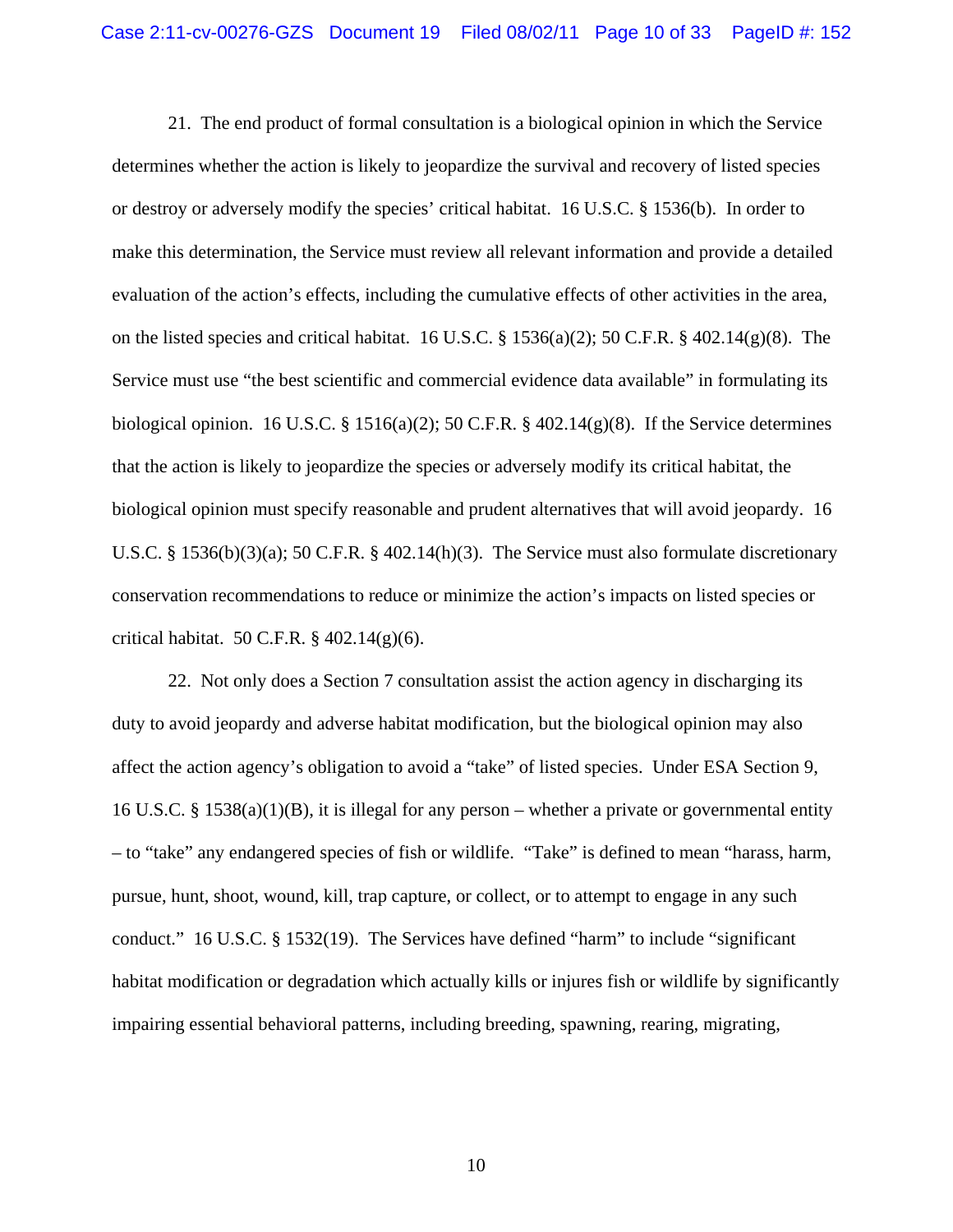feeding or sheltering." 50 C.F.R. § 222.102 (NMFS definition); accord 50 C.F.R. § 17.3 (similar USFWS definition).

23. As part of a consultation, the Service determines whether to authorize the incidental take of listed species through the issuance of an incidental take statement. An incidental take statement may be issued only if the action can proceed without causing jeopardy. 16 U.S.C. § 1536(b)(4). An incidental take statement must: (1) specify the impact of the incidental take on the listed species; (2) specify reasonable and prudent measures the Service considers necessary to minimize that impact; and (3) set forth mandatory terms and conditions to implement such reasonable and prudent measures. 16 U.S.C. § 1536(b)(4).

24. An incidental take statement insulates the federal agency from liability for a take of an endangered species, provided the agency complies with the statement's terms and conditions. This insulation extends further to any entity receiving a federal permit, license, authorization, or funding subject to, and in compliance with, the statement. Thus, the Act provides that:

[A]ny taking that is in compliance with the terms and conditions specified in a written statement provided under subsection (b)(4)(iv) of this section shall not be considered to be a prohibited taking of the species concerned.

16 U.S.C. § 1536(o)(2).

### B. Consultation During Emergencies

25. The Services' regulations allow informal consultations during emergency

circumstances. 50 C.F.R. § 402.05 provides:

(a) Where emergency circumstances mandate the need to consult in an expedited manner, consultation may be conducted informally through alternative procedures that the Director determines to be consistent with the requirements of sections  $7(a)-(d)$  of the Act. This provision applies to situations involving acts of God, disasters, casualties, national defense or security emergencies, etc.

(b) Formal consultation shall be initiated as soon as practicable after the emergency is under control. The Federal agency shall submit information on the nature of the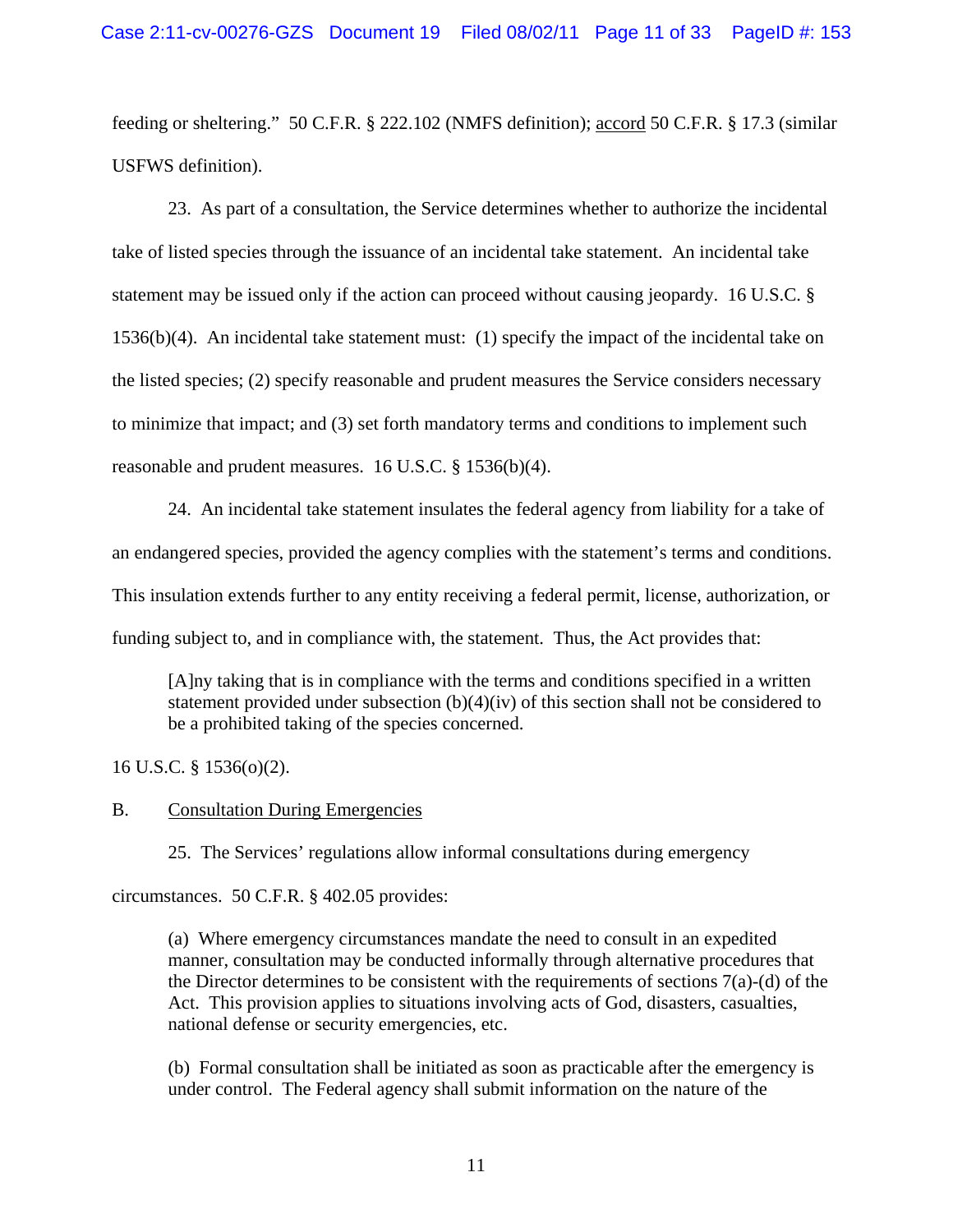emergency action(s), the justification for the expedited consultation, and the impacts to endangered or threatened species and their habitats. The Service will evaluate such information and issue a biological opinion including the information and recommendations given during the emergency consultation.

50 C.F.R. § 402.05. Unlike formal consultation, consultation under 50 C.F.R. § 402.05 does not

result in a biological opinion or an incidental take statement before the federal agency conducts

its activities; the biological opinion is issued only after the fact.

26. The court in Washington Toxics Coalition, in construing the meaning of

"emergency" in 50 C.F.R. § 402.05, stated:

Although "emergency" was not actually defined, some guidance may be taken from the examples provided.

"Act of God" is defined in the dictionary as "[a]n overwhelming, unpreventable event caused exclusively by forces of nature, such as an earthquake, flood, or tornado." BLACKS LAW DICTIONARY (8<sup>th</sup> ed. 2004). It is defined in the *Oxford English Dictionary* as the "action of uncontrollable natural forces in causing an accident, as the burning of a ship by lightning." "OXFORD ENGLISH DICTIONARY (2d Ed. 1989) ("OED"). *Black's* defines "disaster" as a "a calamity, a catastrophic emergency," while the OED defines it as "[a]nything that befalls of ruinous or distressing nature; a sudden or great misfortune, or misadventure; a calamity." "Casualty" is defined as "[a] chance occurrence, an accident; *esp.* an unfortunate occurrence, a mishap; now, generally, a fatal or serious accident or event, a disaster," *Oxford English Dictionary*, and "1. A serious or fatal accident. 2. A person or thing injured, lost or destroyed," BLACKS LAW DICTIONARY.

In addition, "emergency" is defined in the dictionary as "a state of things unexpectedly arising, and urgently demanding immediate action." OXFORD ENGLISH DICTIONARY.

457 F. Supp. 2d at 1195.

27. The Services' joint "Endangered Species Consultation Handbook" (March 1998),

available at [http://www.fws.gov/endangered/esa-library/pdf/esa\\_section7\\_handbook.pdf,](http://www.fws.gov/endangered/esa-library/pdf/esa_section7_handbook.pdf) uses the

phrase "natural disaster or other calamity" to describe the situations in which an "emergency"

occurs for 50 C.F.R. § 402.05 purposes. Consultation Handbook § 8.1.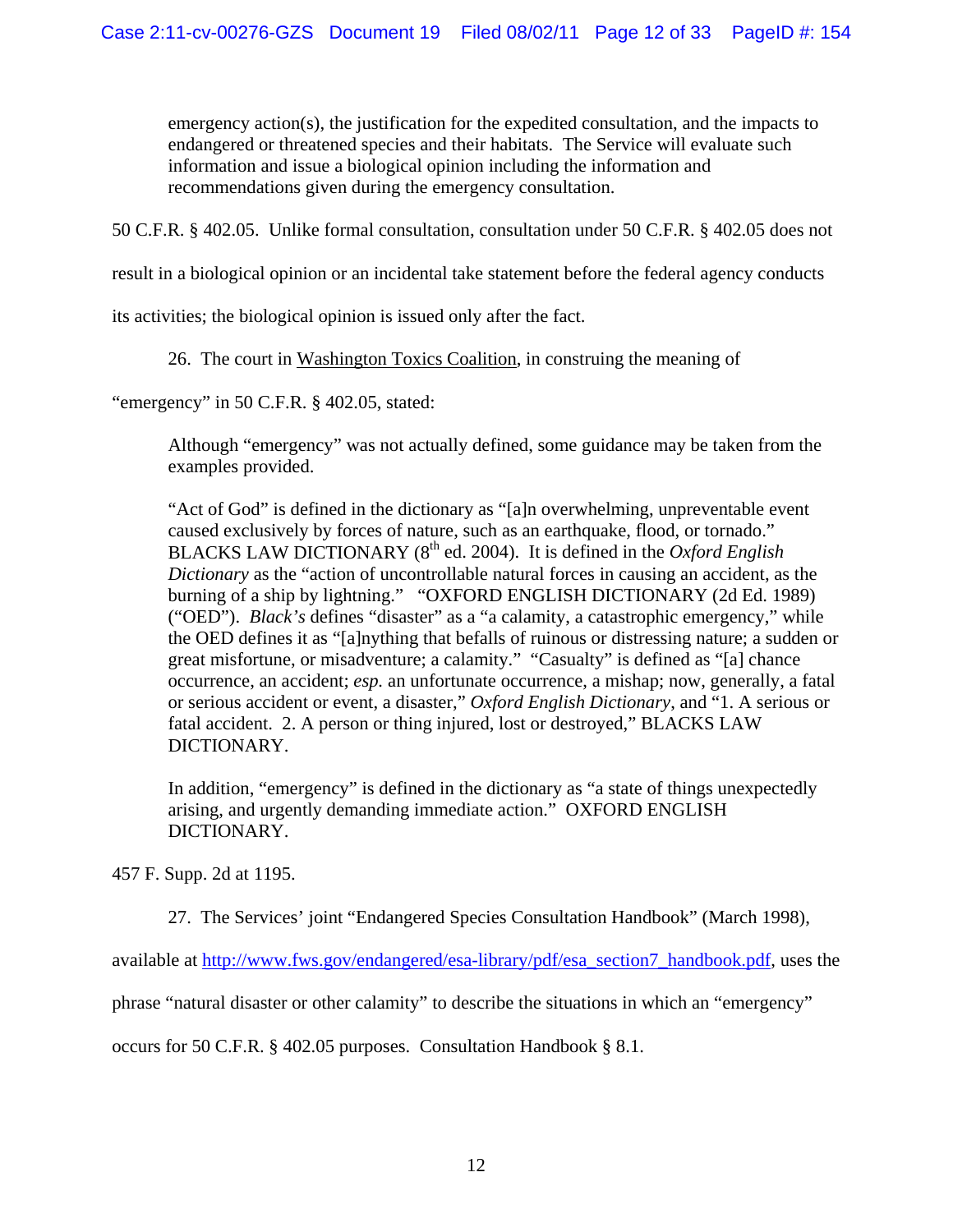28. There is a temporal aspect to "emergency" under 50 C.F.R. § 402.05. The Services, in their response to comments when promulgating 50 C.F.R. § 402.05, characterized the regulation as being applicable to situations involving "severe time constraints inherent in an emergency" and "actions that are immediately required." 52 Fed. Reg. 19,926, 19,938 (June 3, 1986). The Consultation Handbook states that "[p]redictable events ... do not qualify as emergencies under the Section 7 regulations unless there is significant unexpected human health risk." Consultation Handbook § 8.1. Similarly, the Consultation Handbook makes it clear that the need for emergency consultations arises in situations where there is simply no time to undergo formal consultation. Thus, in an emergency, "a Federal agency may not have the time for the administrative work required by the consultation regulations under non-emergency conditions" (Consultation Handbook  $\S 8.1$ ) and time will be so short that the initial contact with the Service will have to be by telephone or fax (Consultation Handbook § 8.2).

29. Because before-the-fact "emergency" consultation is so rushed and cursory, and because of the risk that this truncated review will effectively prejudge any formal consultation that ensues, 50 C.F.R. § 402.05 is narrowly drawn and only rarely applicable. As the court in Forest Service Employees for Envtl. Ethics v. United States Forest Service, 397 F. Supp. 2d 1241, 1256-57 (D. Mont. 2005), stated: "[T]he emergency consultation provision of 50 C.F.R. § 402.05 is not a substitute for required consultation under 16 U.S.C. § 1536 (a)-(c). … [U]nder the ESA framework, emergency consultation is intended to be the exception, not the rule. The emergency exception is meant for unexpected exigencies."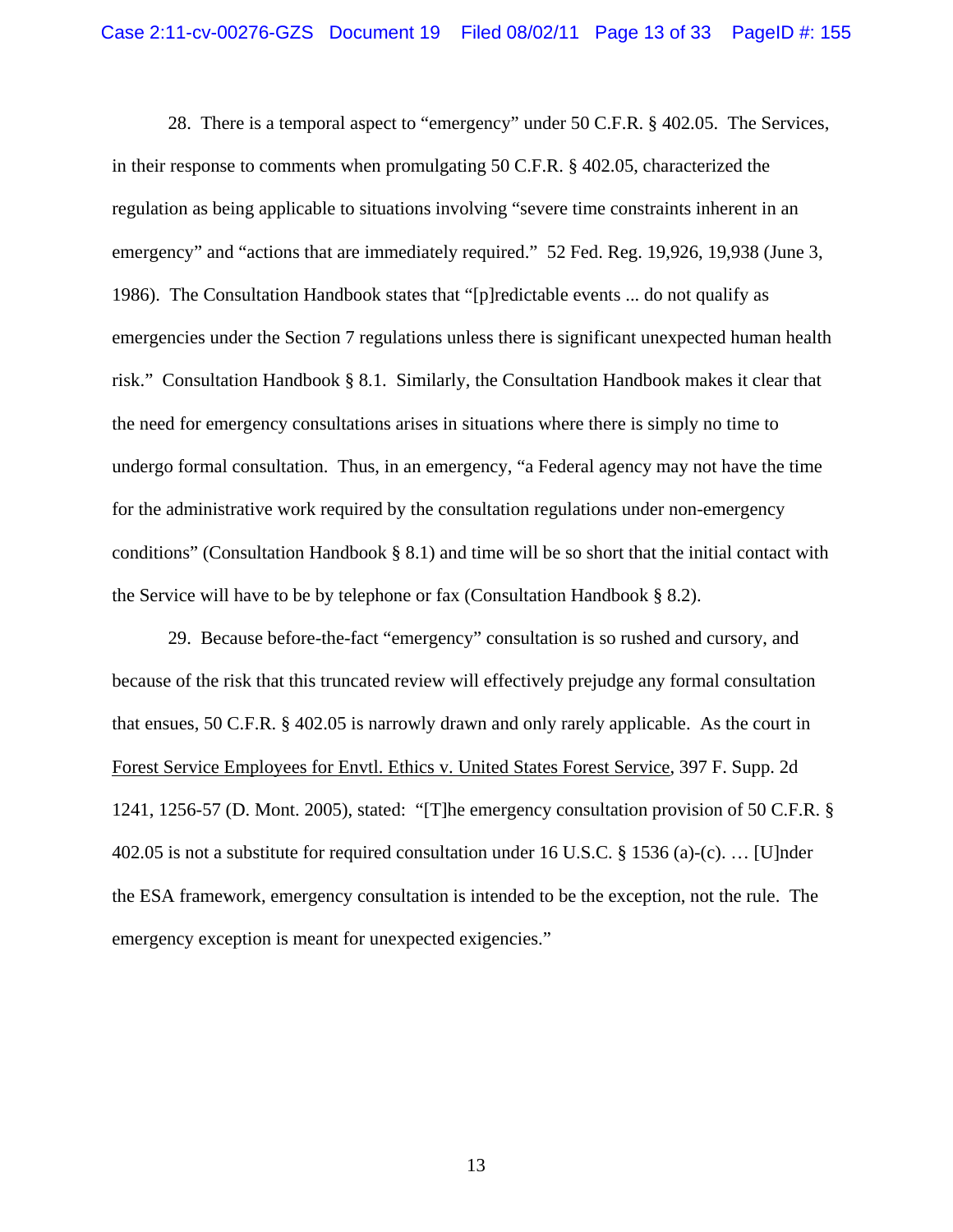# V. FACTUAL BACKGROUND

## A. NMFS Invoked Emergency Consultation Procedures With Respect To The Worumbo Timber Crib Project.

30. Recognizing its obligation to formally consult, FERC wrote to NMFS on May 4,

2011, asking, with respect to FERC's approval of the Worumbo timber crib replacement, for

"formal consultation under the Endangered Species Act (ESA) using the emergency consultation

procedures specified in NMFS's joint regulations [with USFWS] at 50 C.F.R. § 402.05."

Exhibit 1. That letter states the basis for the emergency consultation request as follows:

The attached April 29, 2011 letter from the dam owner conveys the sense of urgency for replacing the existing timber crib spillway with a concrete gravity structure as soon as possible. The existing 100-year-old-plus timber crib spillway has reached the end of its service life, resulting in a significant probability of failure if construction is delayed to 2012. In terms of impact of failure, when dams fail suddenly, effects are often unpredictable. A failure of Worumbo Dam would result in significant environmental consequences and could also produce serious public safety consequences and property damage. FERC concurs with the urgency expressed by the owner, and as such, believes that the spillway should be replaced during the construction season this summer.

As discussed more fully below, Miller described Worumbo in the referenced April 29, 2011,

letter as a "low hazard" dam.

31. On May 9, 2011, Jeff Murphy of NMFS sent an email to FERC invoking the

emergency consultation procedures. That email states, in its entirety:

We received your letter dated May 4, 2011 concerning the emergency repairs at the Worumbo Project (FERC No. 3428), located on the Androscoggin River in Maine. Given the emergency nature of the repairs, NMFS can confirm the emergency consultation procedures outlined under 50 C.F.R. § 402.05 are appropriate for this situation. We will continue to work with the licensee to minimize environmental impacts including those to listed Atlantic salmon during the repairs. Once construction is completed, FERC should submit a biological assessment to NMFS describing the nature of the emergency, the justification for the expedited consultation, a description of the work, and any impacts to listed Atlantic salmon and designated critical habitat. Much of this information has already been prepared. NMFS will then evaluate this information to issue a Biological Opinion to FERC.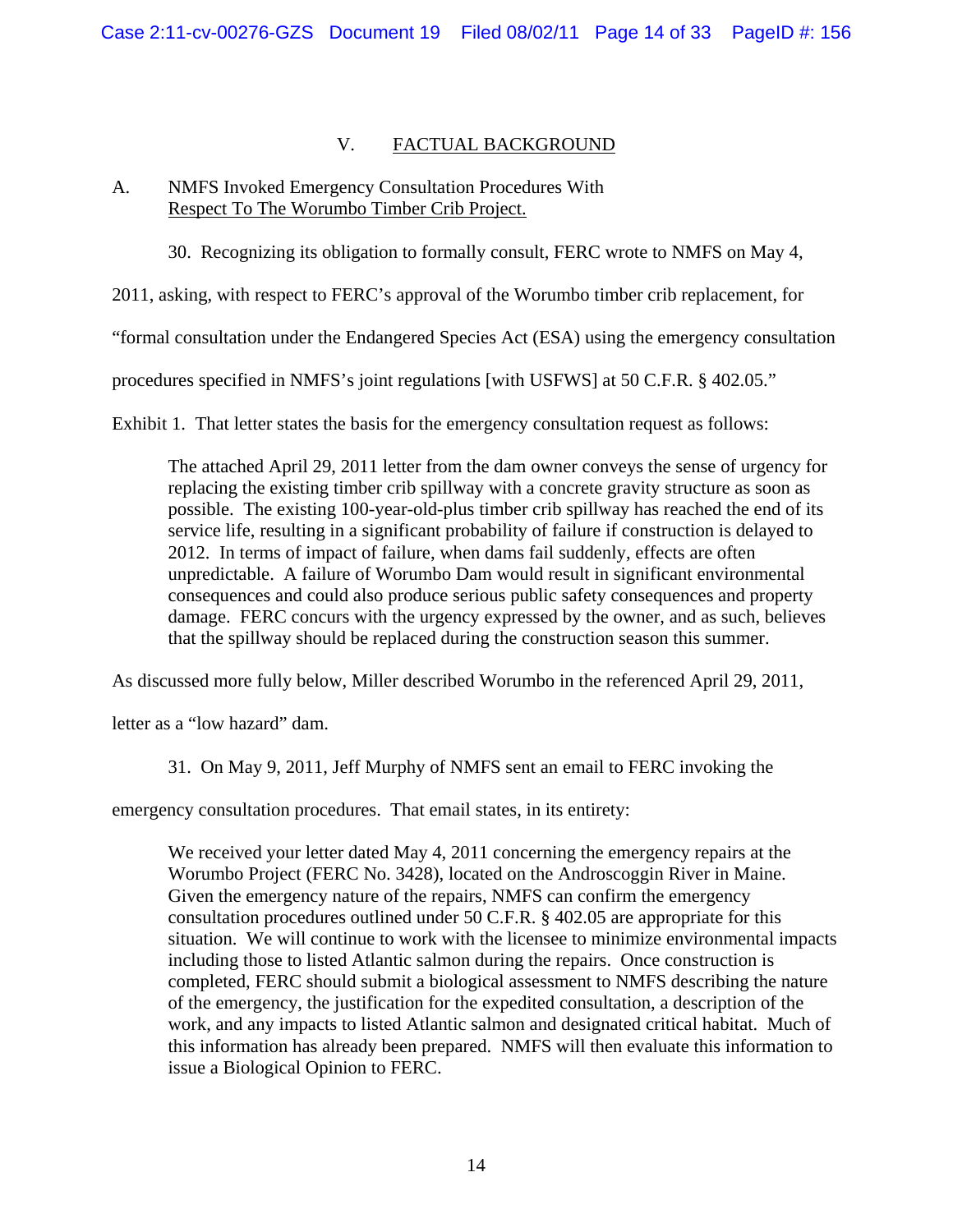We would appreciate obtaining monthly updates on your work.

Exhibit 10.

31a. The Worumbo timber crib replacement project has already begun. Ed Friedman, Chair of Plaintiff Friends of Merrymeeting Bay, last visited the dam on July 30, 2011, and observed various construction activities underway, including installation of a temporary "cofferdam," an earthen structure reinforced with large stone. Attached as Exhibit 17 is a photograph Mr. Friedman took from a helicopter above the dam that day, which shows that the cofferdam just upstream of the timber crib structure appears nearly complete. Although Plaintiffs have been unable to obtain a detailed project timeline, construction is expected to proceed very rapidly. Miller submitted a bare-bones project schedule to NMFS and FERC on June 1, 2011, which anticipated that cofferdam construction would begin on July 15, 2011, and that 31 separate placements of new "mass concrete" would be completed by October 1, 2011. See "Worumbo Spillway Rehabilitation Project Monthly Report: May," p. 5 (a true and correct copy of this document was downloaded from the online FERC docket for Worumbo and is attached as Exhibit 18).

- B. The Record Shows That A Failure Of Worumbo Would Not Cause An "Emergency," And That The Need To Replace The Worumbo Spillway Did Not Arise Suddenly Or Unexpectedly.
	- 1. Worumbo is a "low hazard structure."

32. Miller represented to FERC in the previously referenced April 29, 2011 letter that Worumbo dam is "a low hazard structure." A true and correct copy of this letter that was obtained from NMFS is attached as Exhibit 1 (the April 29, 2011, letter is an enclosure to a May 4, 2011, letter from FERC to NMFS). A low hazard structure is one that, as defined by Army Corps of Engineers ("ACE") regulations (referenced and relied on by FERC in FERC's dam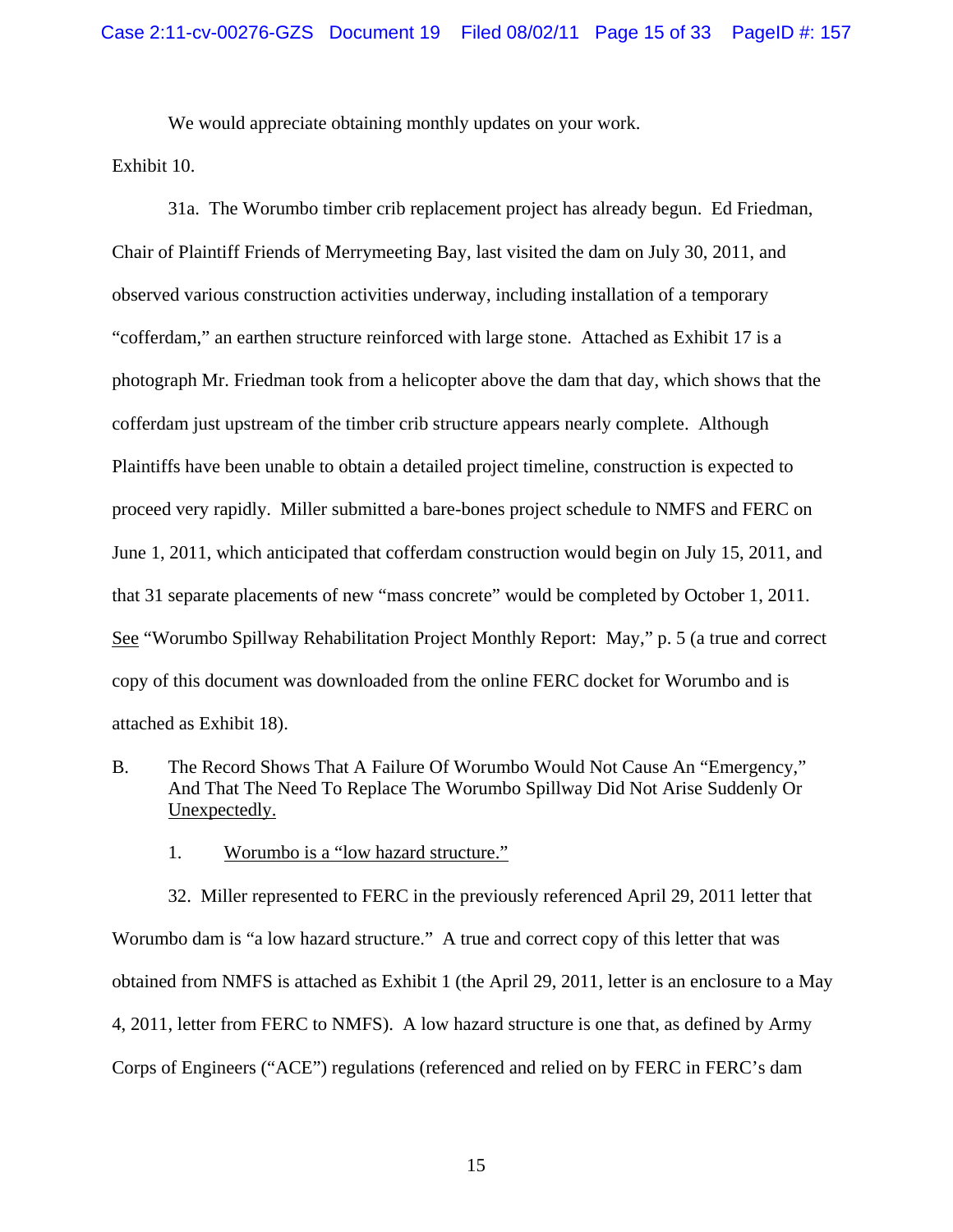safety regulations), "will generally be located in rural or agricultural areas where failure may damage farm buildings, limited agricultural lands, or township or country roads." 33 C.F.R. § 222.6, Appendix D § 2.1.2 (ACE hazard potential classifications are referred to by FERC in its regulations at 18 C.F.R. § 12.31(b)). By contrast, "[s]ignificant hazard potential category structures will be those located in predominantly rural or agricultural areas where failure may damage isolated homes, secondary highways or minor railroads or cause interruption of use or service of relatively important public utilities. Dams in the high hazard potential category will be those where failure may cause damage to homes, extensive agricultural, industrial and commercial facilities, important public utilities, main highways, or railroads." 50 C.F.R. § 222.6, Appendix  $D \S 2.1.2$ . ACE's dam safety regulations contain the following table summarizing the dam safety classifications:

| Category    | Loss of Life (extent of     | <b>Economic loss (extent of</b> |
|-------------|-----------------------------|---------------------------------|
|             | development)                | development)                    |
| Low         | None expected (No permanent | Minimal (Undeveloped to         |
|             | structures for human        | <i>occasional structures or</i> |
|             | habitation).                | <i>agriculture</i> ).           |
| Significant | Few (No urban developments) | Appreciable (Notable            |
|             | and no more than a small    | agriculture, industry or        |
|             | number of habitable         | structures).                    |
|             | structures).                |                                 |
| High        | More than a few.            | <b>Excessive</b> (Extensive     |
|             |                             | community, industry or          |
|             |                             | agriculture).                   |

**TABLE 2 – HAZARD POTENTIAL CLASSIFICATION**

Id. (emphasis added).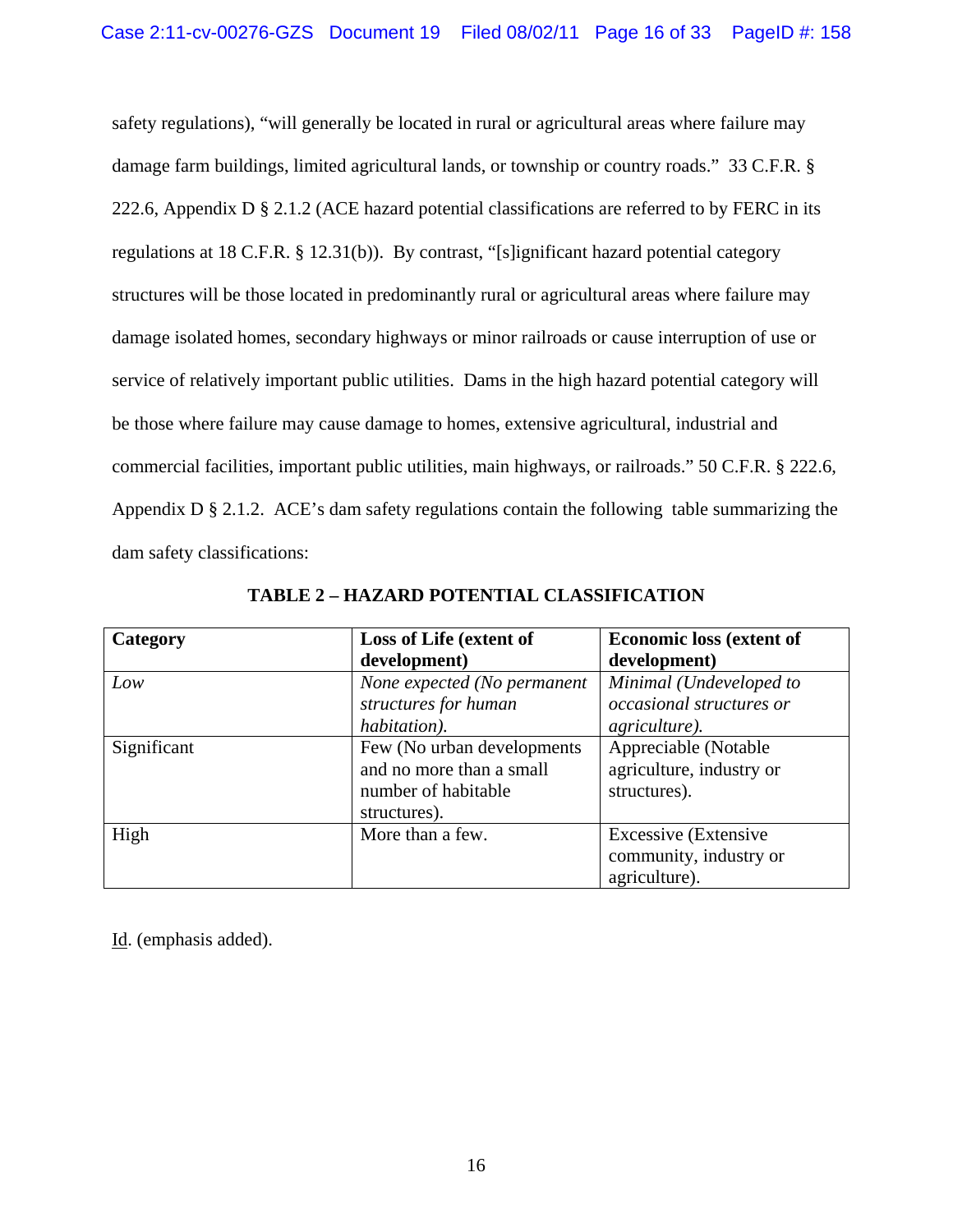2. Miller demonstrated to FERC that a failure of Worumbo would pose little danger, and therefore received an exemption from having to file an "emergency action plan."

33. FERC licensees who operate hydroelectric dams ordinarily must develop and file an emergency action plan ("EAP") with FERC. 18 C.F.R. § 12.20(a). Such plans instruct project personnel as to the actions they are to take during a "project emergency." A "project emergency" is defined as "an impending or actual sudden release of water at the project caused by a natural disaster, accident, or *failure of project works*." 18 C.F.R. § 12.3(b)(9) (emphasis added). The EAPs are to include procedures for notifying potentially affected persons and appropriate government officials and procedures for controlling the flow of water. 18 C.F.R. §  $12.22(a)(i)$ -(iii). An EAP must also include a plan for training dam personnel to respond properly during an emergency, 18 C.F.R. § 12.22(a)(2)(i), and a study showing areas that may be affected by a sudden release of water,  $18$  C.F.R. §  $12.22(a)(2)(ii)$ .

34. A dam operator may be granted an exemption from filing an EAP if it *"satisfactorily demonstrates that no reasonably foreseeable project emergency would endanger life, health, or property.*" 18 C.F.R. § 12.21(a) (emphasis added). Miller has applied for and received such an exemption from FERC for Worumbo dam. In a letter dated September 15, 2008, Miller requested a continuation of an exemption from filing an EAP for Worumbo. Attached as Exhibit 2 is a true and correct copy of this letter, which was downloaded from the FERC docket (available online). *Miller's letter indicates that the EAP exemption has been in effect for over 25 years.* The letter, which bears the subject line "Emergency Action Plan Exemption," states:

On August 22, 1986 Miller Hydro Group (MHG) requested an exemption from further filing of an Emergency Action Plan for the Worumbo Project. That request was granted by letter dated January 5, 1987. On August 27, 2008 and August 28, 2008, Worumbo Project personnel conducted an upstream and downstream site reconnaissance by boat. Based on this visual observation and review of currently available aerial maps (Google Earth internet mapping software), MHG knows of no changes in circumstances, either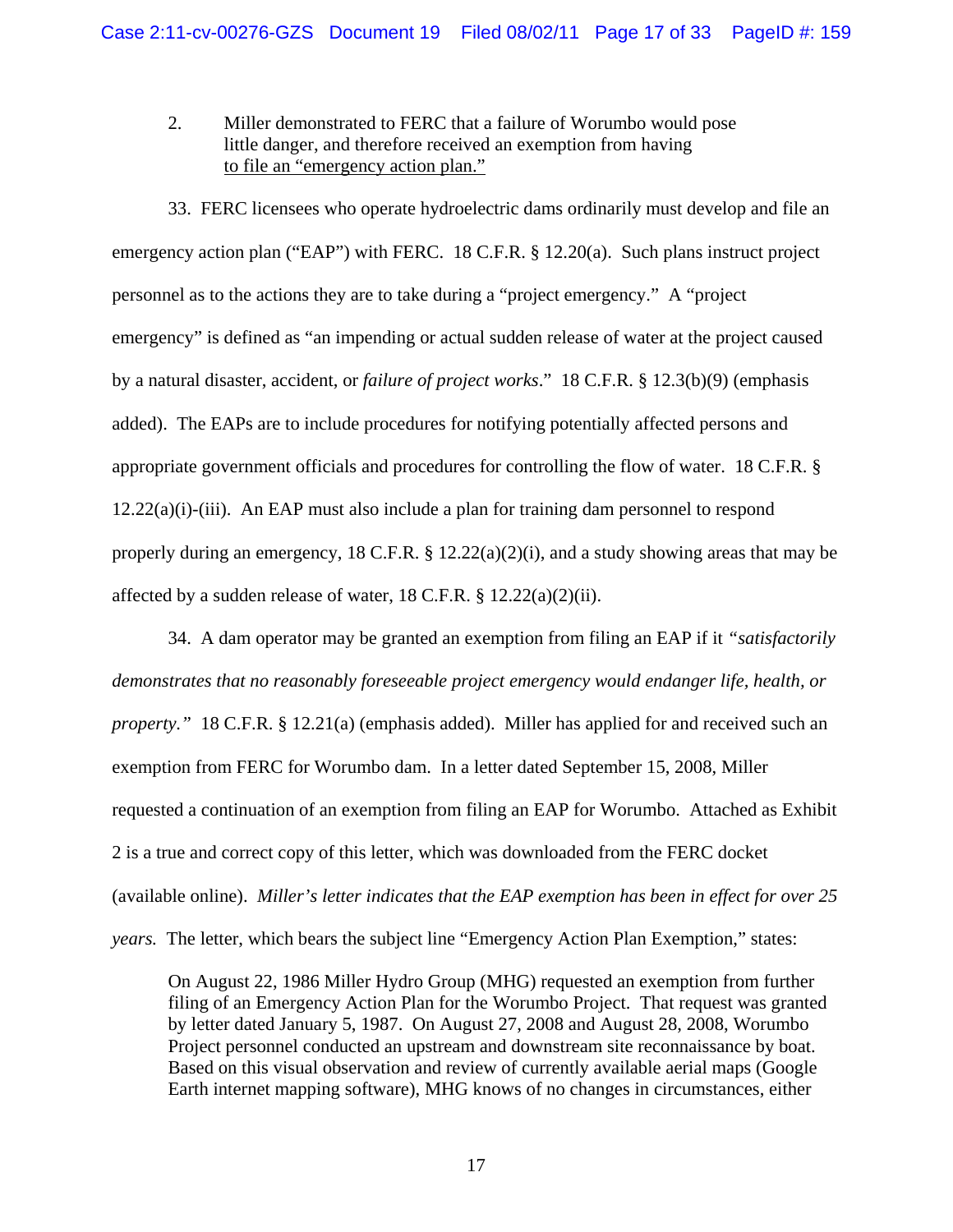upstream or downstream, which would revise the hazard potential of this project. Therefore, MHG requests that the low-hazard status of this project be continued.

35. Ed Friedman, Chair of Plaintiff Friends of Merrymeeting Bay, has reviewed the online FERC docket for Worumbo and has not found a FERC response to this letter, nor any entries for a Worumbo EAP. However, he did find an entry for another Worumbo EAP exemption request, dated September 27, 2010, although that letter was not publicly available to be downloaded. A true and correct copy of the docket entry is attached as Exhibit 3. Mr. Friedman's review of docket sheets for other dams in Maine indicated that filed EAPs are reflected on FERC's online docket sheets. Thus, it appears that Miller is still operating under an EAP exemption for Worumbo, which means that FERC continues to hold that a Worumbo dam failure would *not* "endanger life, health, or property." 18 C.F.R. § 12.21(a).

## 3. Less than three months ago, Miller made clear to FERC that no emergency conditions would arise if Worumbo failed.

36. In its April 29, 2011, letter to FERC regarding the timber crib replacement (Exhibit 1), Miller made clear that a failure of Worumbo dam would not create emergency conditions. Miller made the following statements:

(a) When Worumbo was last examined "closely," in 2010, "the condition of the dam was not of failure in progress or imminent failure." Miller did not know the current condition of the dam, except to surmise that it might be further deteriorated from the previous year.

(b) If Worumbo failed "slowly during a high water event," there would be "some impacts to property, but there would probably be limited impact to the environment or persons." Failure of timber crib dams "are normally slow and under high flow conditions."

(c) If Worumbo failed in other than high water conditions (if a "sunny day breach" occurred), "[t]here would be a hazard risk to fisherman [sic] or other recreationists in the area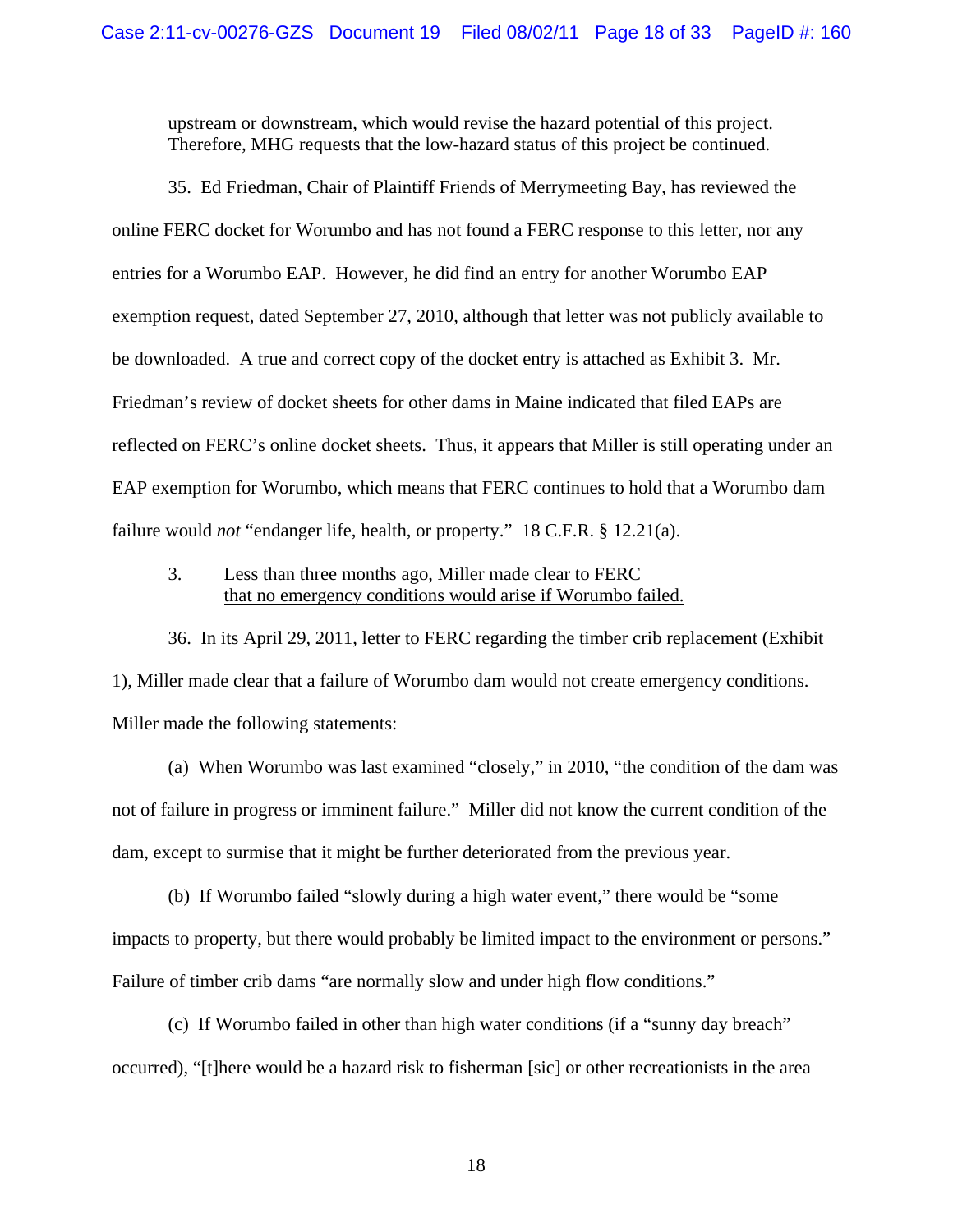downstream of the dam; there would likely be environmental impacts from sediment flows; and there would be property impacts *to the Project* [*i.e.*, to the dam itself]" (emphasis added).

4. Miller notified FERC as early as 2009 that it wanted to replace the timber crib, and has consistently represented the project as one concerning "planned" construction and rehabilitation – with no mention of an "emergency."

37. Miller has been in contact with FERC since 2009 regarding the condition of the timber crib portion of Worumbo dam and the need for maintenance, repairs, and replacement. Exhibit 11 (February 3, 2011, email from Miller engineering contractor Chris MacDonald to Army Corps of Engineers; the copy attached here was obtained by Mr. Friedman from Maine Department of Environmental Protection ("DEP"), and the handwritten note and underlining are Mr. Friedman's). By letter dated July 26, 2010, Miller notified FERC that it wanted to replace the timber crib portion of Worumbo dam. A true and correct copy of this letter was downloaded from the online FERC docket for Worumbo, and is attached as Exhibit 4. In this letter, Miller made no mention of the possibility of dam failure, of any urgency in completing this work (which Miller stated it wanted to schedule for summer 2010 or summer 2011), or of any potential hazards posed by the dam. The letter indicates that Miller had informed the Maine Department of Marine Resources ("DMR") of its desire to replace the timber crib dam four months earlier, on March 25, 2010.

37a. A year earlier, in two essentially identical letters sent to FERC on July 6 and July 16, 2009, Miller described two issues with the timber crib portion of Worumbo dam: a part of the dam had settled by approximately one inch, and the dam had lost some timbers and rock fill. A true and correct copy of the two letters was downloaded from the online FERC docket for Worumbo and is attached as Exhibit 16. In the letters, Miller stated, "The compression of the timber crib is a natural, if unfortunate, part of the aging of timber crib dams. We do not regard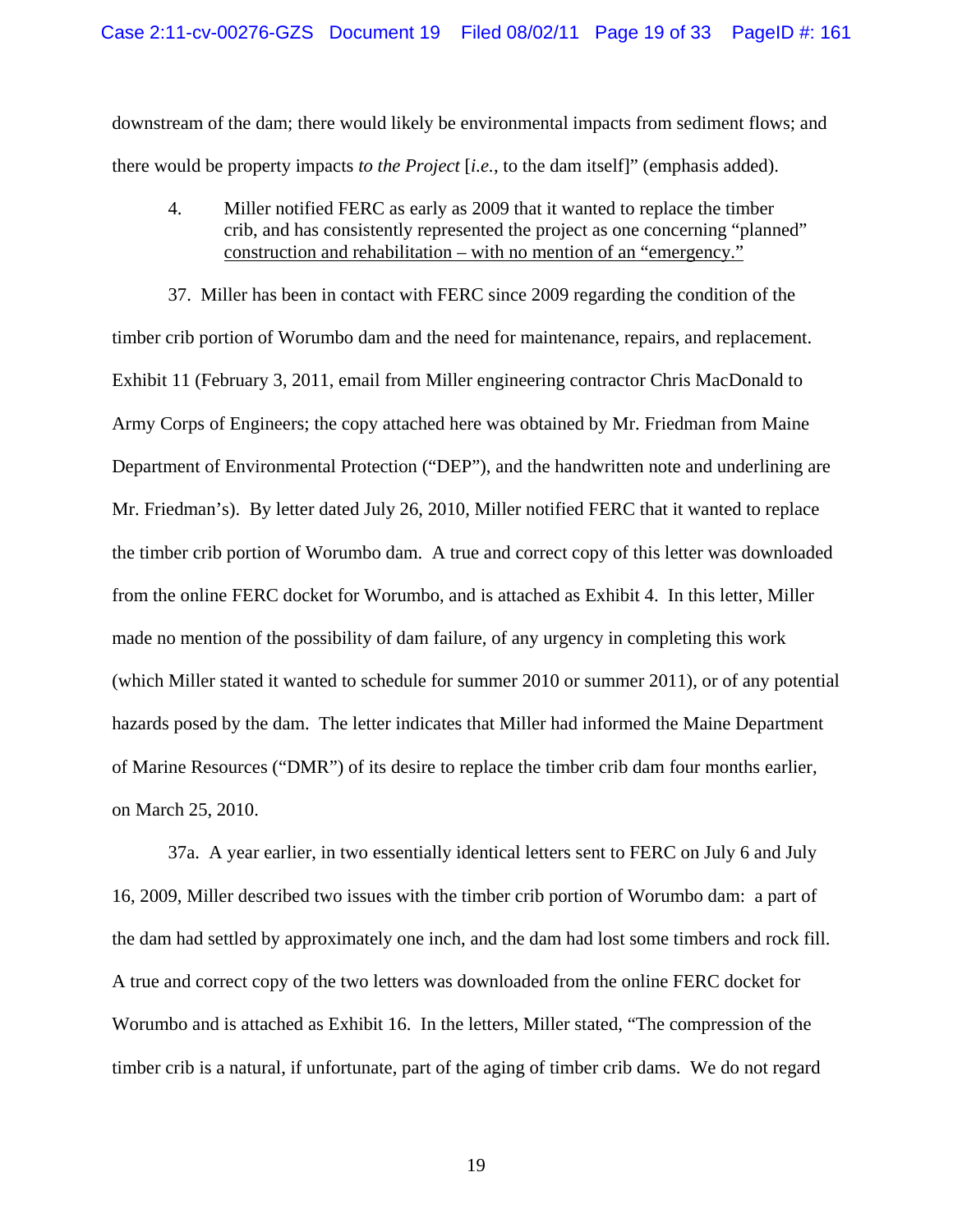the current situation as an emergency or believe that there is any imminent threat to the dam. However, the loss of the logs and associated rock fill this spring is a cause for greater concern than the uniform compression that we had experienced prior to this point. Therefore, we propose to replace the lost stone and logs during the low flow period this summer. In addition we propose to engage engineers to come up with a more permanent solution to this problem and to consult with the [Federal Energy Regulatory] Commission and resource agencies as appropriate to this process." Id.

38. In its August 13, 2010, Permit By Rule Notification to DEP regarding construction of an access road for the Worumbo dam reconstruction project, Miller repeatedly characterizes the dam project as "ongoing maintenance activities" and "planned construction," and attaches a report based on a wetlands and vernal pools survey Miller conducted in anticipation of the project back in the spring of 2010. A true and correct copy of the Notification submission, obtained by Mr. Friedman from DEP, is attached as Exhibit 12 (the handwritten marks on p. 3 of Exhibit 12 are Mr. Friedman's).

39. On January 1, 2011, Miller published a notice of its application for a permit and Water Quality Certification from DEP; the notice makes no mention of an emergency, describing the project as the "rehabilitation" of Worumbo dam. A true and correct copy of p. C7 of the January 1, 2011, Lewiston *Sun Journal* is attached as Exhibit 13.

5. Miller operated Worumbo normally this year.

40. To Plaintiffs' knowledge, Miller did not draw down the water behind the dam to avert dam failure or to avert any asserted potential emergency that might result from a dam failure. To Plaintiffs' knowledge, Worumbo has been run with a normal "head" (water pressure behind the dam) during high water this spring and summer. Attached as Exhibits 14 and 15 are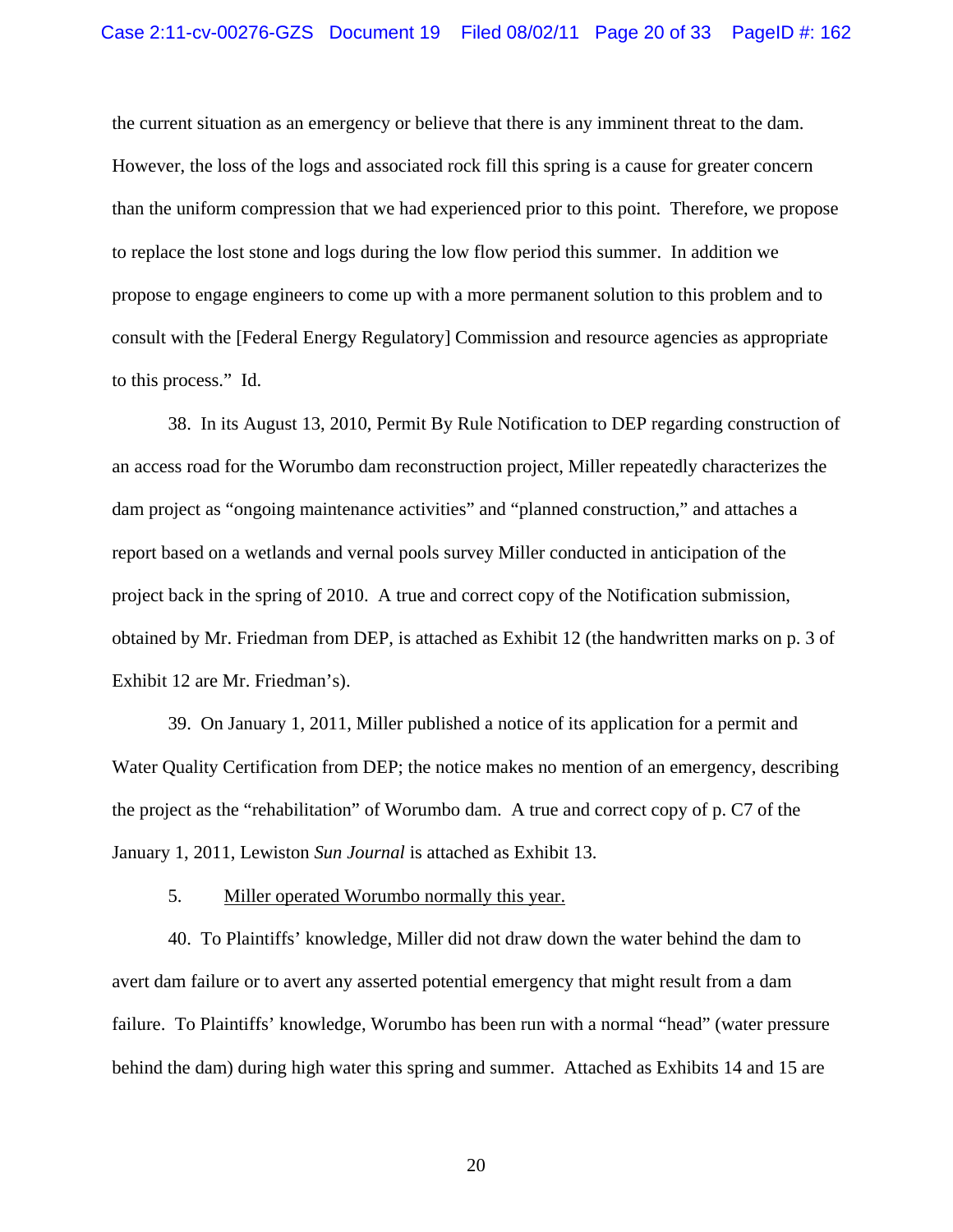photographs taken by Mr. Friedman from a helicopter above Worumbo dam, on April 19, 2011, and on July 14, 2011, respectively. Each of these photographs shows high water behind the dam, water spilling over the timber crib portion of the dam, and little or no water coming through the four vertical slide gates (in the concrete structure).

### 6. On a recent visit to Worumbo, no warnings of possible emergency conditions were observed.

41. On June 28, 2011, Mr. Friedman visited the area surrounding Worumbo. On that visit, Mr. Friedman heard no warning sirens, saw no signs warning of a potential dam break, and observed no other warnings about a potential dam failure. He found (and photographed) access points for fishermen and other members of the public on either side of the river below the dam; both access points were open and neither was posted with signs indicating any danger from dam failure. True and correct copies of two of Mr. Friedman's photographs of the access points are attached as Exhibit 5 (photograph of "Lisbon Falls Fishing Park" area, with sign stating "THIS PARK IS OPEN FOR PUBLIC USE", and photograph of footpath to river with signs warning only of generic danger of rapidly rising river water). Mr. Friedman was able to walk down to the west riverbank directly below the dam, and noticed several people fishing directly below the dam. Mr. Friedman saw what appeared to be a father and son fishing below Worumbo dam that day, and he took a photograph of them. A copy of that photograph is attached as Exhibit 6. Attached as Exhibit 7 are other photographs of Worumbo dam Mr. Friedman took on June 28, 2011, which show water pouring over the spillway along the timber crib portion of the dam (*i.e.*, the water behind the dam had not been drawn down). Attached as Exhibit 8 is an overhead photograph of Worumbo that Mr. Friedman downloaded from Google Earth on July 9, 2011 (the photograph is dated May 17, 2010). Mr. Friedman annotated the photograph to delineate the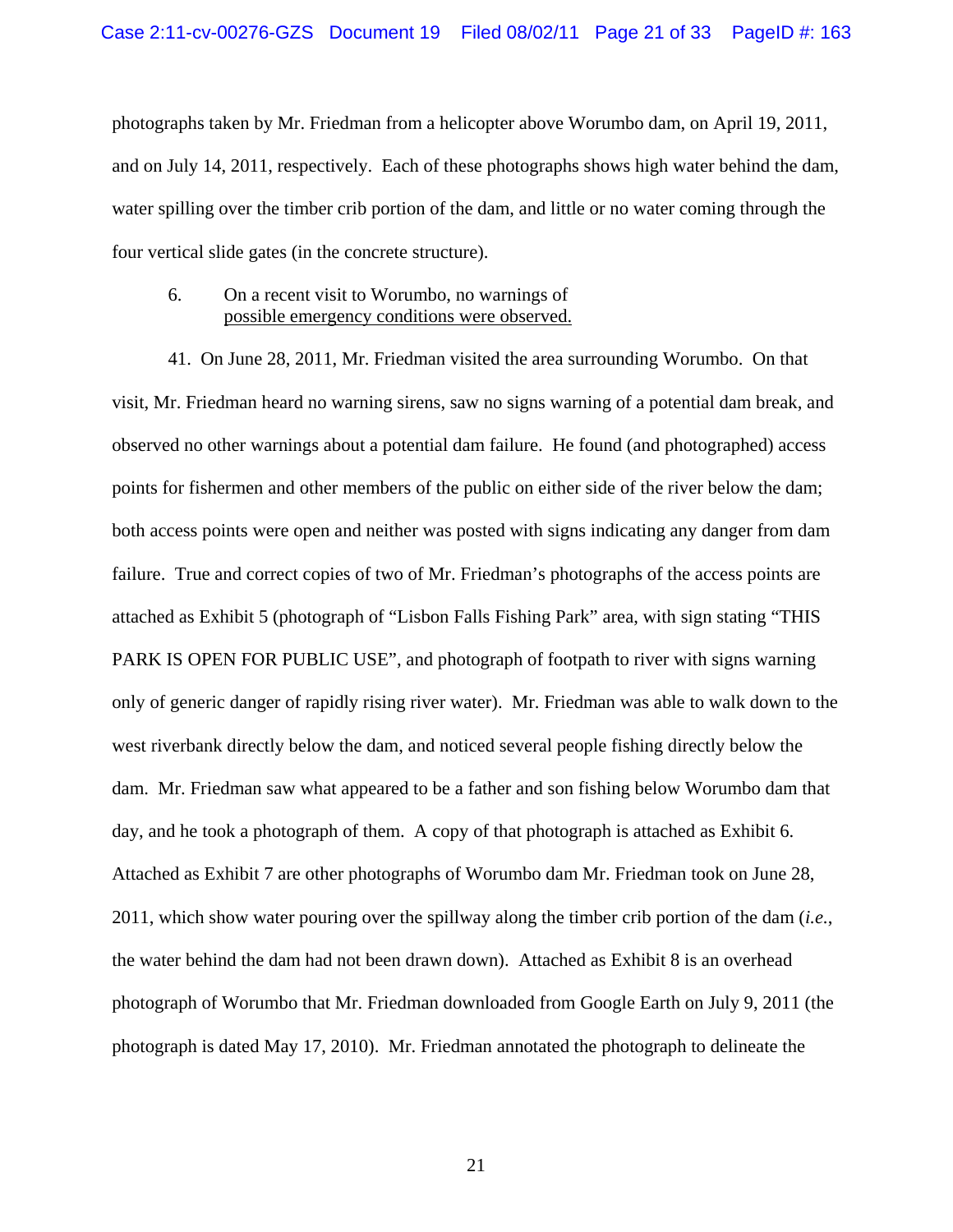timber crib spillway and the areas immediately downstream of Worumbo where there is pubic fishing access.

41a. On Mr. Friedman's most recent visit to the dam, on July 30, 2011, public access to the river just downstream of the dam on either bank was still open. Attached as Exhibit 19 is a photograph Mr. Friedman took that day showing an open gate allowing river access to the east bank of the Androscoggin. Mr. Friedman was also able to access, via an open fishing trail, the west bank of the Androscoggin and walk right up to the base of the timber crib section of the dam; attached as Exhibit 20 are photographs Mr. Friedman took that day from the base of the dam.

## 7. The only potential "emergency" situation at Worumbo will be created by the dam reconstruction project itself.

42. In May 2011, Miller prepared a Temporary Construction Emergency Action Plan ("TCEAP") for the timber crib replacement project, as required by FERC, a true copy of which was downloaded from the FERC online docket for Worumbo and is attached as Exhibit 9. The TCEAP provides "the basis for notification and evacuation of construction workers and other persons who would be affected by a failure of the temporary cofferdam systems constructed to dewater the work areas, or by high river flows." TCEAP, p. 1. The nature of any potential emergency situation is expected to be limited to the immediate area of the dam, as follows:

Failure or overtopping of the cofferdam or the adjacent spillway crest could result in flooding of the adjacent work area. As a low-hazard structure, a failure of the structure would be contained within the riverbank, and minor downstream impacts are anticipated as a result of cofferdam failure or overtopping, except in the immediate vicinity of the dam. The primary safety concern is the exposure of workers and recreationalists downstream of the dewatering cofferdam.

TCEAP, p. 5. It is clear from the TCEAP that no adverse environmental impacts are anticipated as a result of a failure or overflow of the cofferdam.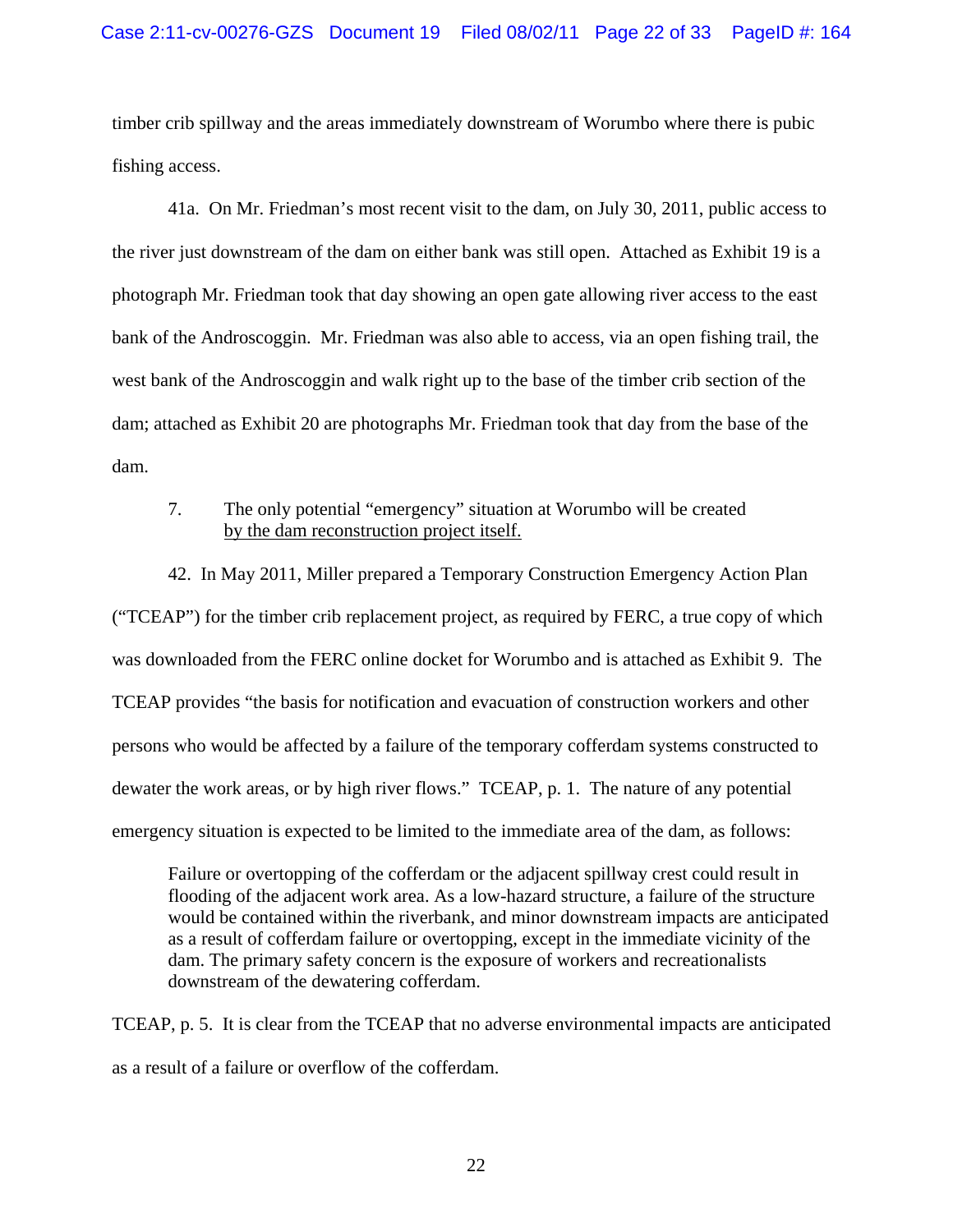## C. Authorizing A Rebuild Of The Worumbo Timber Crib Triggers A Requirement For NMFS To Formally Consult On All Aspects Of Worumbo's Design, Construction, And Operation.

43. The Worumbo timber crib replacement project triggers formal consultation not just on the demolition and construction project itself, but also on all aspects of Worumbo's design, construction, and operation. The Services' Consultation Handbook states, "The [Service] biologist should ask whether another activity in question [here, operation of the dam] would occur 'but for' the proposed action under consultation [replacement of the timber crib]. If the answer is 'no,' that the activity in question would not occur but for the proposed action, then the activity is interrelated or interdependent and should be analyzed with the effects of the action." Consultation Handbook § 4.5(A), p. 4-27. See 50 C.F.R. § 402.02 (definition of "effects of the action") ("Interdependent actions are those that have no independent utility apart from the action under consideration").

44. Because Worumbo cannot function as a hydroelectric dam without the timber crib portion of the dam that extends across a long cross-section of the river and is therefore necessary to create the impoundment, the dam itself is "interrelated and interdependent" with the reconstruction project. NMFS must therefore consider the impacts both of the dam and of the reconstruction of a major portion of the dam (*e.g.*, installing temporary cofferdams, adding fill to the river, pouring concrete, modifying the design to minimize impacts on fish migration) on the species and its critical habitat.

D. Miller Can Abate Any Possible "Emergency" Conditions Simply By Drawing Down The Water Behind The Dam, Which Would Enable Formal Consultation To Proceed On A Non-Emergency Basis.

45. If Miller and FERC are truly concerned about the consequences of a sudden dam failure, there is an immediate way to eliminate any "emergency" condition and allow formal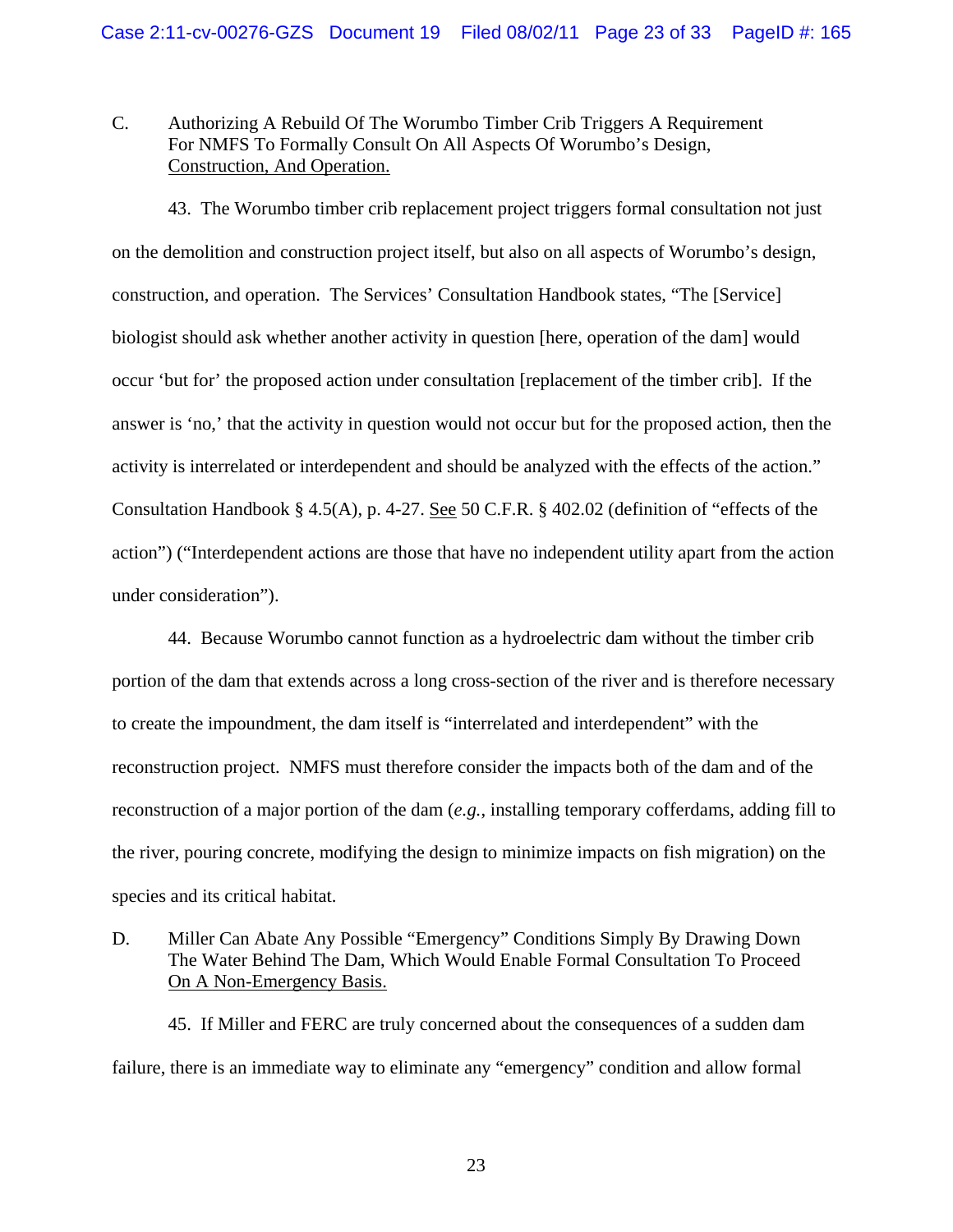consultation to proceed prior to initiation of the Worumbo dam replacement project. Miller can simply open the Worumbo dam's four 23-foot-high by 19.25-foot-wide vertical slide gates and let the river flow through, thereby lowering the water level behind the dam, reducing pressure on the aging crib structure, and removing the possibility of a sudden release of water in the event of a dam failure. Such a step is already envisioned as a contingency measure in Miller's Temporary Construction Emergency Action Plan. Exhibit 9, p. 4 ("In the event of a station outage, the gated spillway will be opened to provide additional spillway capacity.").

## E. Even If Need To *Remove* The Timber Crib Structure Constitutes An "Emergency," There Is No Emergency Requiring An Immediate *Rebuild* Of That Portion Of The Dam.

46. In any event, at such time as the timber crib is taken down, any purported "emergency" created by potential dam failure would then have then been brought "under control": the risk of a sudden break would no longer exist. With that portion of the river running closer to its natural course, impacts to salmon would also be mitigated, and the agencies could then conduct formal consultation. Miller could thereafter rebuild the dam pursuant to the conditions specified by NMFS in its biological opinion if consultation shows that jeopardy to salmon can be averted.

## F. Facts Related To Standing.

47. Plaintiff Friends of Merrymeeting Bay ("FOMB") is a non-profit Maine corporation with over 400 members. FOMB is dedicated to preserving the ecological, aesthetic, historical, recreational, and commercial values of Maine's Merrymeeting Bay and its watershed, which includes the Androscoggin River. FOMB accomplishes its mission through research, advocacy, land conservation, education, and litigation.

48. Plaintiff Environment Maine is a non-profit Maine corporation. It is a statewide environmental organization that advocates for clean air, clean water, and preservation of Maine's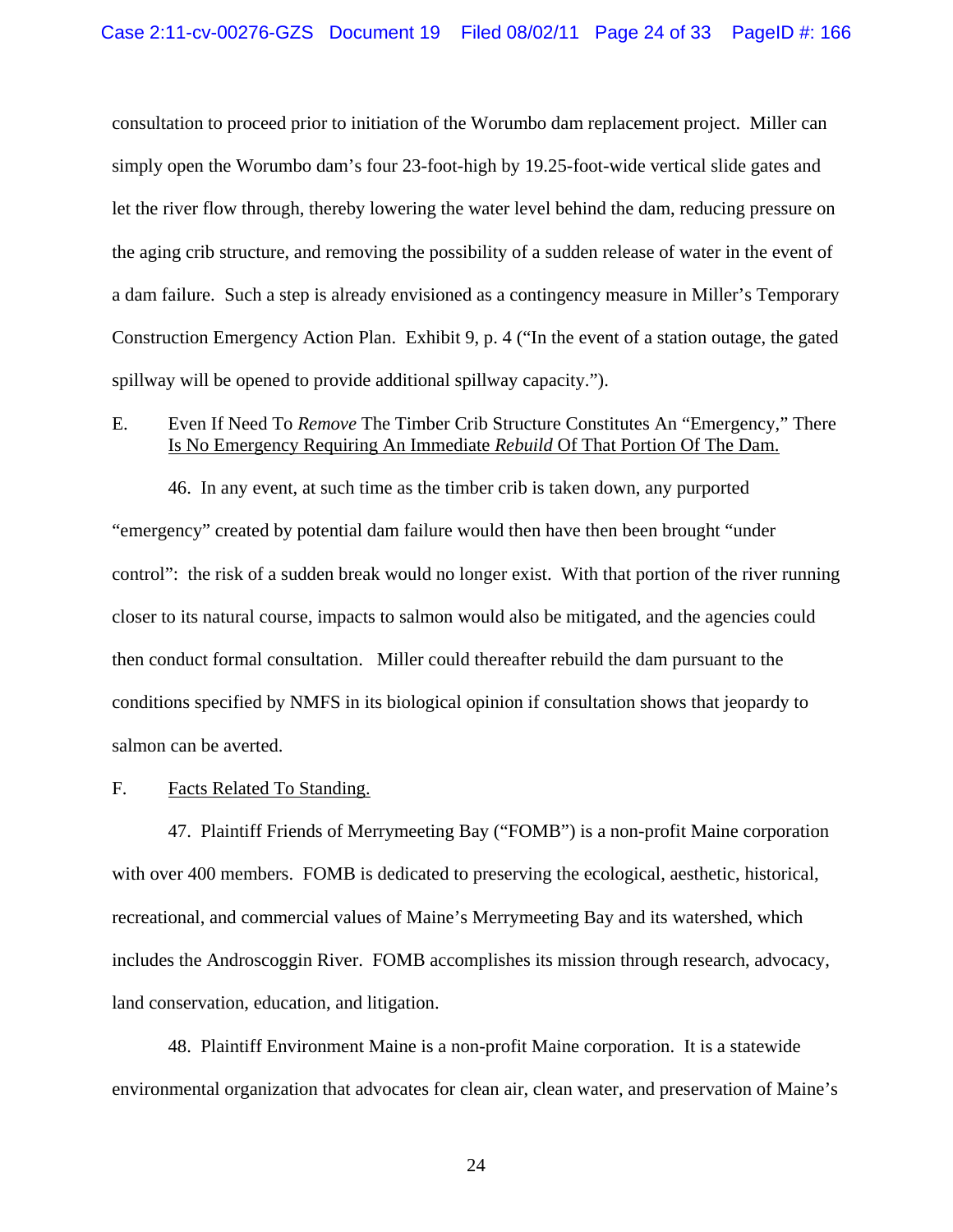natural resources on behalf of approximately 3,460 citizen members from across the state of Maine. Among other activities, Environment Maine researches and distributes analytical reports on environmental issues, advocates before legislative and administrative bodies, engages in litigation when necessary, and conducts public education.

49. Plaintiffs have members who have been very active in efforts to preserve Atlantic salmon in the Androscoggin River and Merrymeeting Bay. For example, Plaintiffs' members were instrumental in securing the designation of the Androscoggin salmon population as endangered, have for years advocated before federal and state agencies for better salmon passage at Worumbo and other dams, and regularly monitor the water quality of the Androscoggin River.

50. Plaintiffs have members who are interested in maintaining the natural biodiversity of the Androscoggin River and its environs. These persons live near, own property near, recreate on and near, and/or otherwise use or enjoy the Androscoggin River and Merrymeeting Bay. Plaintiffs have members who, among other activities, kayak on, canoe on, fish in, walk and hike along, lead guided trips on, and enjoy observing and photographing aquatic life and wildlife in and around the Androscoggin River and Merrymeeting Bay. Their enjoyment of these activities is impaired by the diminution of the size and health of the Atlantic salmon population in the Androscoggin River. Ed Friedman is a member of both Plaintiff organizations to whom the allegations of this paragraph apply.

51. Plaintiffs' members enjoy and in many ways receive great value from the presence of wild Atlantic salmon in the Androscoggin River. They want the wild salmon in the Androscoggin River to be as plentiful as possible, and they want the Androscoggin River population of salmon to eventually recover to the point of no longer being endangered. The dearth of Atlantic salmon in the river diminishes Plaintiffs' members' use and enjoyment of the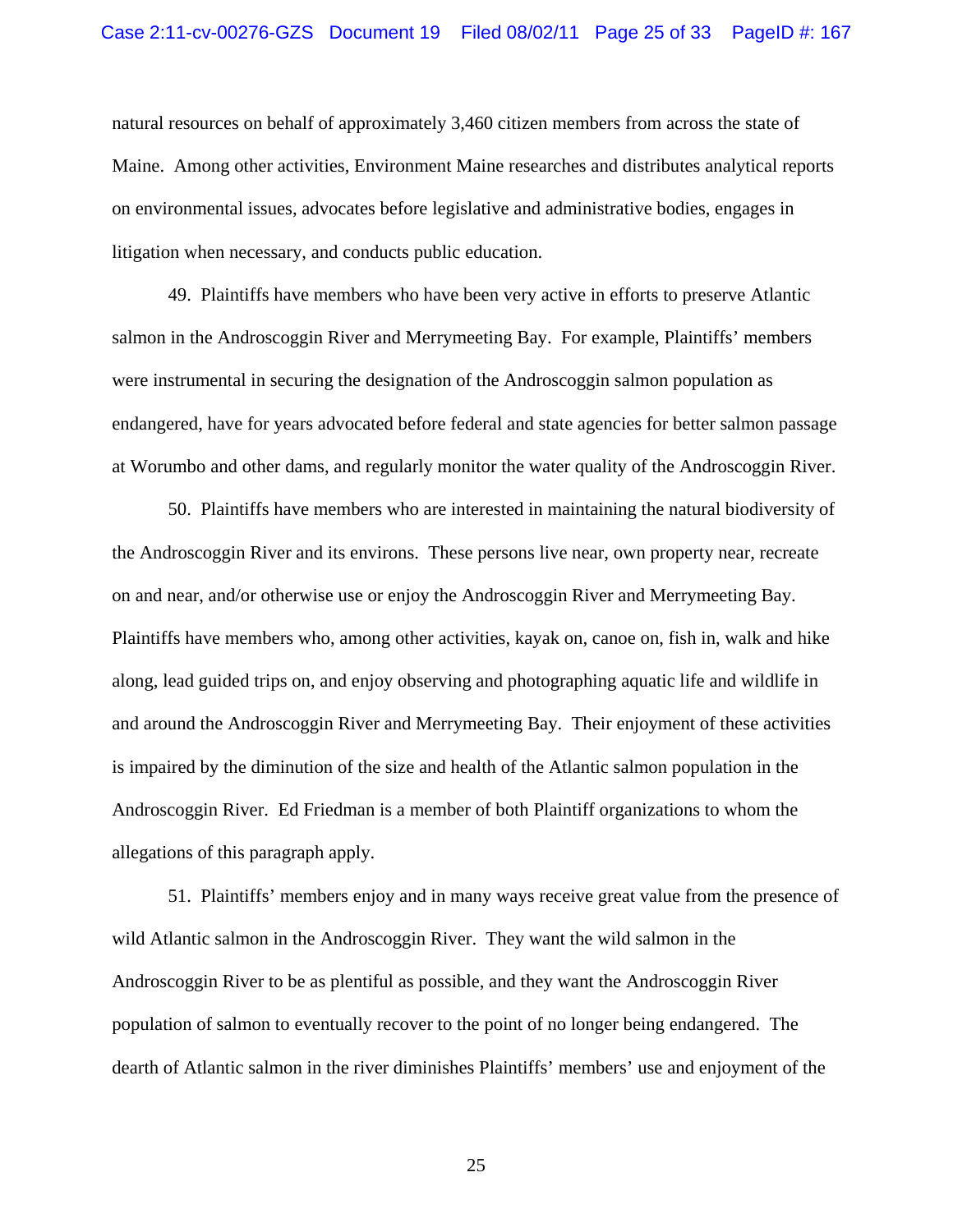river. If Atlantic salmon were populous enough in the Androscoggin River, Plaintiffs' members could fish for and eat that salmon. They cannot do so now because the fish are endangered. Recovery of Atlantic salmon in the river would increase economic opportunities for Plaintiffs' members because there would be a greater demand for guided trips that they could lead for paddling, fishing, fish-spotting, or photography, and for other purposes. Ed Friedman is a member of both Plaintiff organizations to whom the allegations of this paragraph apply.

52. The improper use of the emergency consultation procedures by NMFS with respect to the Worumbo dam replacement impairs these interests. Full formal consultation is required *before* the commencement of federal actions potentially affecting endangered species precisely because Congress believed that some of those actions, upon sober reflection, would be determined to be too harmful to proceed. Here, formal ESA consultation would provide for consideration of many possible changes regarding fish passage and dam design that could enhance the health and well-being of Atlantic salmon in the lower Androscoggin. Allowing the use of a more cursory consultation process is likely to yield a less considered opinion both as to the true risks to the affected species and as to the alternatives available to reduce or eliminate those risks. Further, under the plan approved by NMFS, the results of the formal consultation process would not be available to NMFS or FERC until some time *after* the completion of the Worumbo dam replacement project. At that point, it would be too late for these agencies to seriously consider alternatives to that project (including alternative dam designs) that would reduce or eliminate harm to the Atlantic salmon and its critical habitat.

53. Disallowing the use of 50 C.F.R. § 402.05 in situations, such as this one, that do not constitute genuine "emergencies," or over a period of time that extends long past the duration of the actual emergency, will ensure better decision-making in circumstances where the proposed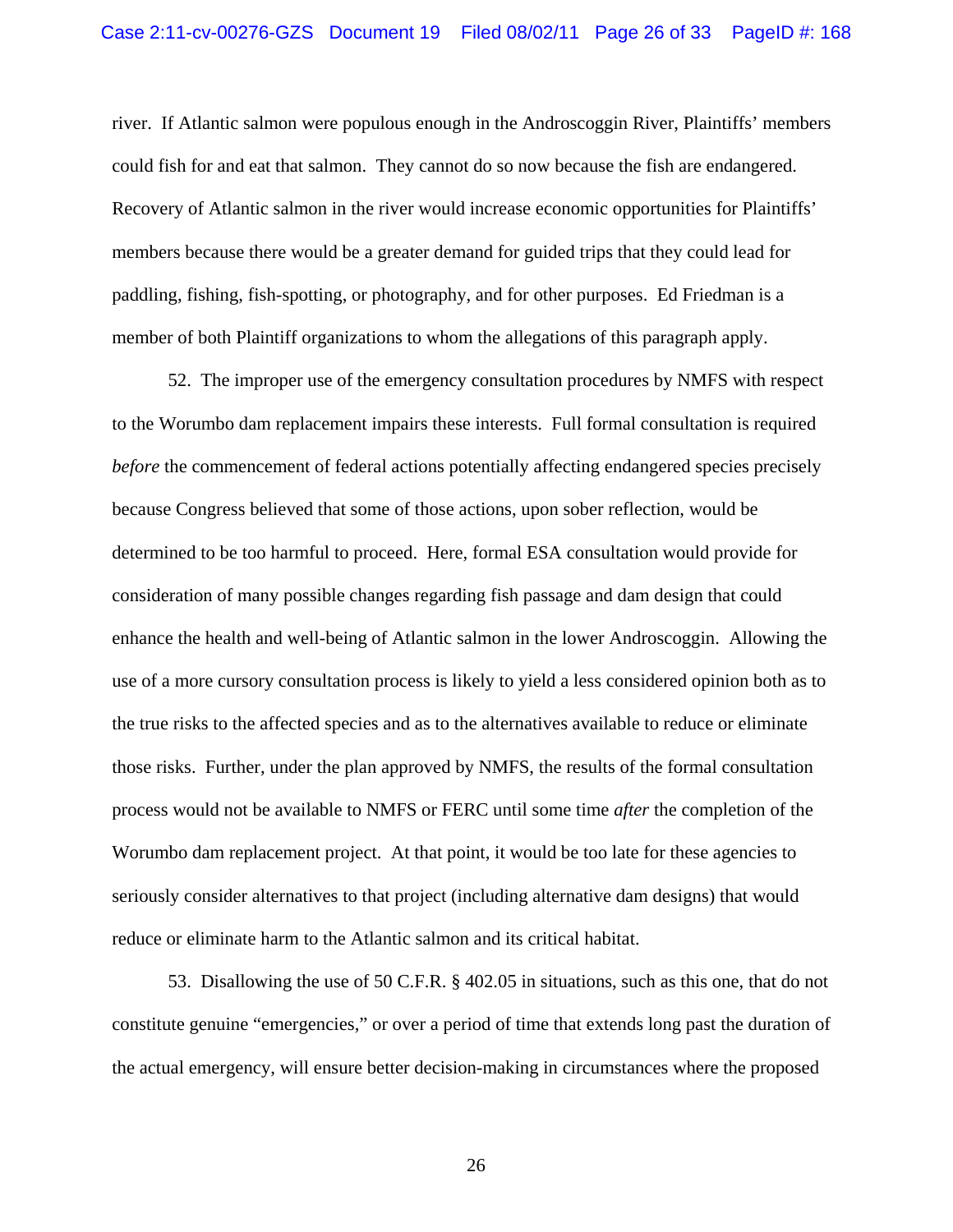action could imperil endangered species. Here, given the well-documented risks posed to Atlantic salmon and their critical habitat by dams, and the low numbers of Atlantic salmon in the Androscoggin River, there is a clear risk to the environment and to Plaintiffs' members from the failure of NMFS to follow the required formal consultation procedures. If this Court were to issue a declaratory judgment finding NMFS improperly invoked 40 C.F.R. § 402.05, it is likely that NMFS would dutifully conduct such procedures.

54. The harm to the endangered Atlantic salmon and its habitat that would be caused by the failure of NMFS to conduct before-the-fact consultation with regard to the removal and reconstruction of Worumbo dam could not be adequately remedied by subsequent action, and would be irreparable. The concomitant harm that would be caused to the above-mentioned aesthetic and recreational interests of Plaintiffs' members would likewise be irreparable.

#### VI. LEGAL CLAIM

55. Pursuant to Section 706(2)(A) of the APA, 5 U.S.C. § 706(2)(A), the decision by NMFS to invoke emergency consultation procedures is unlawful and must be set aside because it was arbitrary, capricious, and not in accordance with law.

56. Section 7 of the ESA, by its plain terms, requires formal consultation prior to any removal or replacement of a significant portion of the Worumbo dam. Moreover, as described in paragraphs 6-8, 30-42, and 44-46, removal and replacement of the Worumbo timber crib structure does not present a "situation[] involving acts of God, disasters, casualties, national defense or security emergencies" or the like, and thus no "emergency circumstances" exist within the meaning of 50 C.F.R. § 402.05. NMFS did not act in accordance with law in invoking the emergency consultation procedures of that regulation.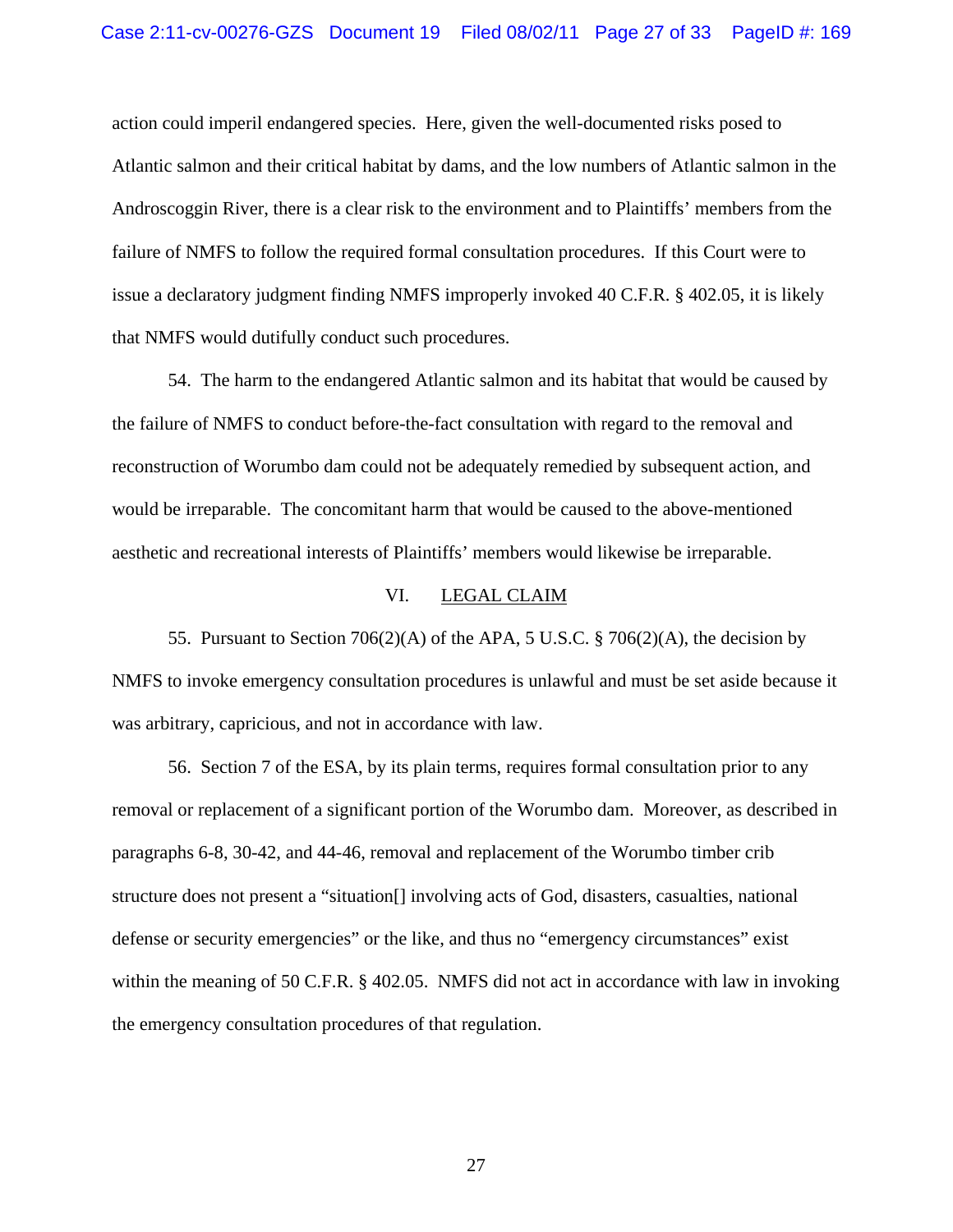57. The decision to invoke the emergency consultation procedures was arbitrary, capricious, and an abuse of discretion because, as described in paragraphs 6-8, 30-42, and 44-46, the facts in the record do not support (but rather contradict) NMFS's decision that emergency circumstances exist for purposes of 50 C.F.R. § 402.05, and NMFS provided an inadequate explanation of the decision. Further, NMFS did not consider whether there is a rational connection between the facts in the record and the choice to invoke emergency consultation procedures, nor did it articulate such a connection. At bottom, NMFS's decision simply did not "make sense." Dubois v. United States Dep't of Agric., 102 F.3d 1272, 1285 (1st Cir. 1996).

58. In the alternative, even if the Court were to determine that the need to remove the timber crib structure presents an "emergency" under 50 U.S.C. § 405.02, its removal would immediately put any such emergency "under control." Further construction work (on replacement of the timber crib structure) must then, under the terms of that regulation, await the completion of full consultation on a non-emergency basis. Thus, NMFS's decision to continue to use emergency consultation procedures beyond the time removal of the timber crib structure is accomplished is not in accordance with law. In addition, invoking the emergency consultation procedures with respect to reconstruction of that portion of the dam is arbitrary, capricious, and an abuse of discretion because there is no information in the record to support a finding that emergency circumstances would continue to exist once the timber crib is removed (indeed, the facts contradict such a finding), and NMFS provided an inadequate explanation of that decision. NMFS did not consider whether there is a rational connection between the facts in the record and the choice to invoke emergency consultation procedures for the dam rebuild, and did not articulate such a connection.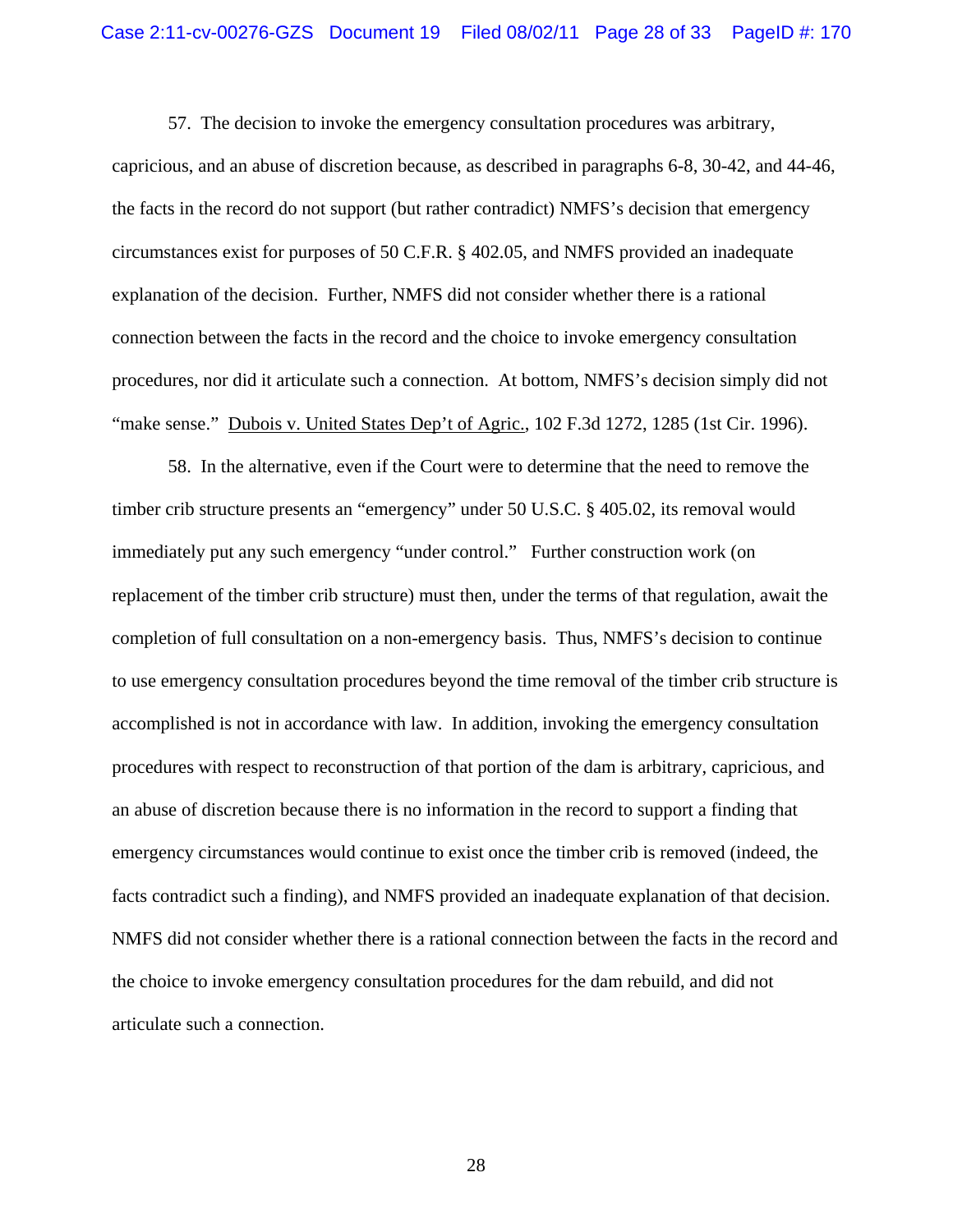59. The failure of NMFS to require formal consultation prior to the construction of a new concrete replacement structure to take the place of the timber crib will cause irreparable harm to Plaintiffs. By acknowledging that formal consultation is required, NMFS and FERC have conceded that the reconstruction project is likely to adversely affect the endangered Atlantic salmon. Moreover, as reflected in the listing decision, NMFS has determined that dams on the Androscoggin are among the leading causes of both historical declines and contemporary low abundance of Androscoggin River salmon. By invoking emergency consultation procedures for Worumbo, NMFS is allowing FERC to authorize the rebuilding of a dam that causes serious harm to salmon without first engaging in the required formal consultation procedures. As the First Circuit has stated, there is a "psychology of decisonmakers, and perhaps a more deeply rooted human psychological instinct not to tear down projects once they are built." Sierra Club v. Marsh, 872 F.2d 497, 504 (1st Cir. 1989). If the timber crib rebuild is allowed to proceed without compliance with the procedural requirements of ESA Section 7, there can be no assurance that a violation of the ESA's *substantive* provisions protecting endangered species will not also result.

WHEREFORE, plaintiffs request that this Court:

(1) Pursuant to 5 U.S.C. § 706(2)(A), hold unlawful and set aside NMFS's determinations that (a) the removal and replacement of the Worumbo timber crib structure presents an "emergency" situation under 50 C.F.R. § 402.05, and (b) the removal and replacement of the structure may proceed before completion of the formal consultation procedures required by Section 7 of the ESA, because NMFS acted arbitrarily, capriciously, and contrary to law, and abused its discretion, in making those determinations;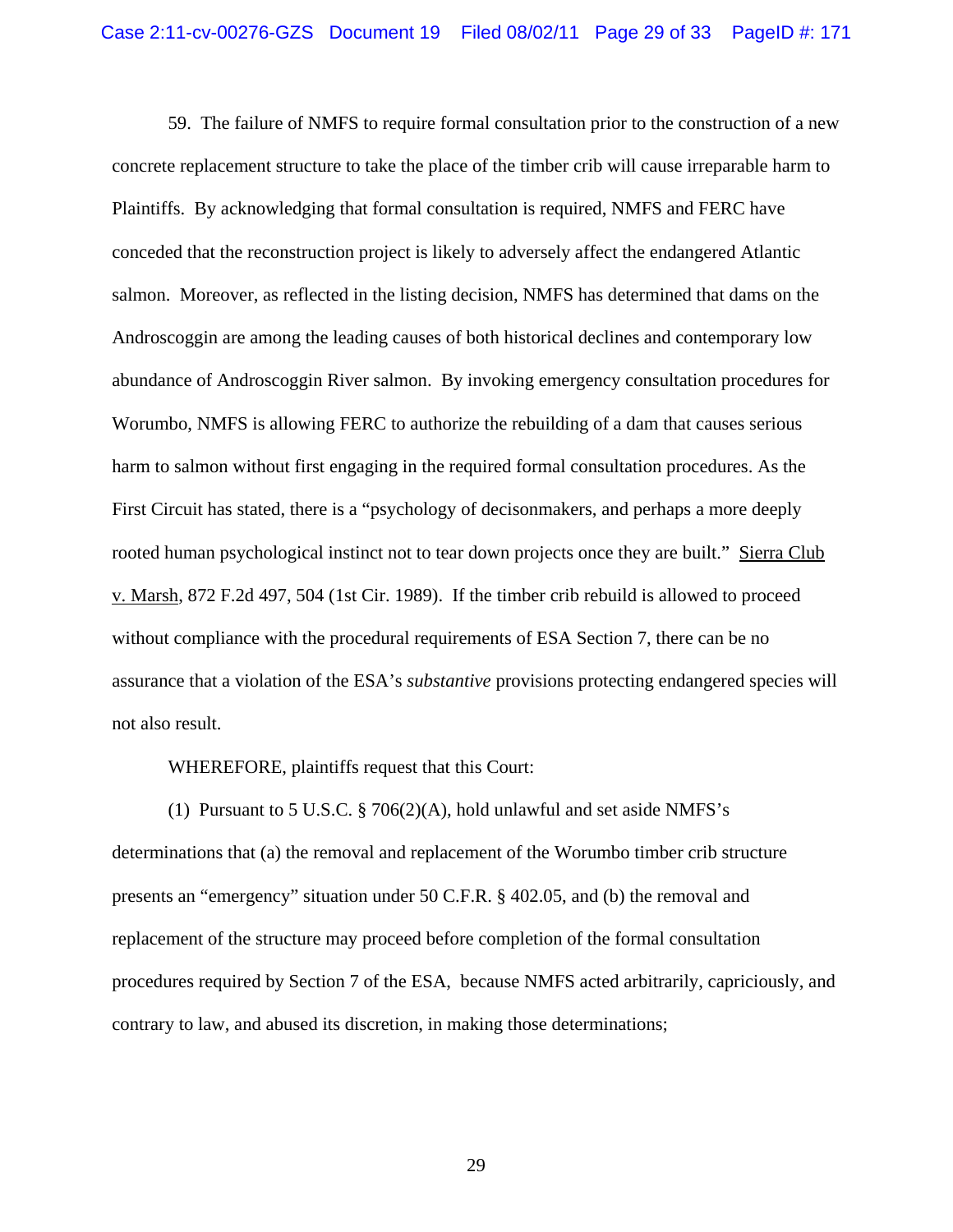(2) Issue a declaratory judgment that NMFS's determinations (a) that the removal and replacement of the Worumbo timber crib structure presents an "emergency" situation under 50 C.F.R. § 402.05, and (b) that the removal and replacement of the structure may proceed before completion of the formal consultation procedures required by Section 7 of the ESA, were arbitrary, capricious, not in accordance with law, and an abuse of discretion;

(3) Issue a preliminary and permanent injunction against NMFS enjoining the agency from invoking emergency consultation procedures with respect to the Worumbo dam reconstruction project;

(4) In the alternative to prayers for relief  $(1) - (3)$ :

(a) Pursuant to 5 U.S.C. § 706(2)(A), hold unlawful and set aside NMFS's determinations (i) that the need to replace the Worumbo timber crib structure once it has been removed presents an "emergency" situation under 50 C.F.R. § 402.05, and (ii) that construction of a new structure to replace the timber crib may proceed before completion of the formal consultation procedures required by Section 7 of the ESA, because NMFS acted arbitrarily, capriciously, and contrary to law, and abused its discretion, in making those determinations;

(b) Issue a declaratory judgment that NMFS's determinations (i) that the need to replace the Worumbo timber crib structure once it has been removed presents an "emergency" situation under 50 C.F.R. § 402.05, and (ii) that construction of a new structure to replace the timber crib may proceed before completion of the formal consultation procedures required by Section 7 of the ESA, were arbitrary, capricious, not in accordance with law, and an abuse of discretion;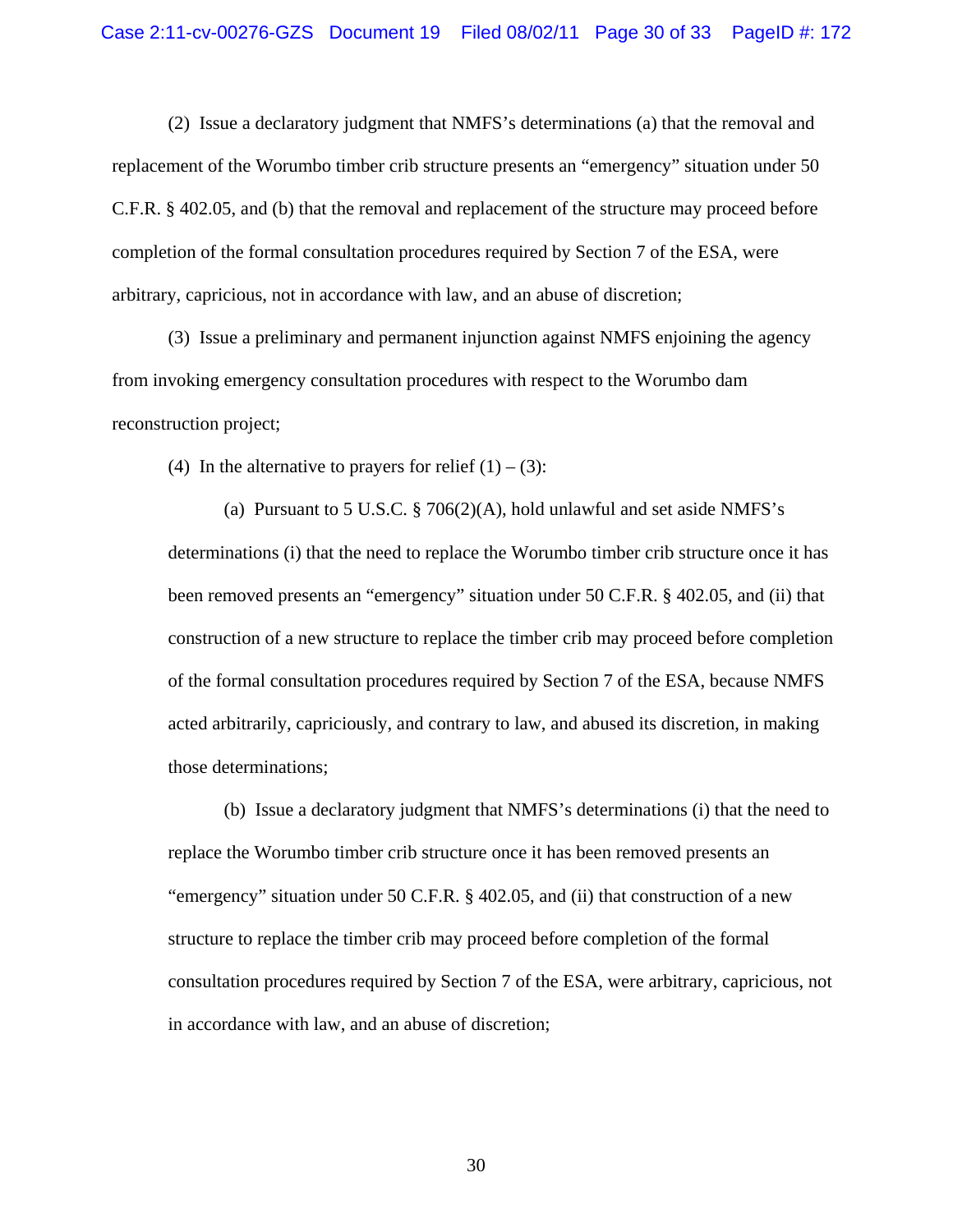(c) Issue a preliminary and permanent injunction against NMFS enjoining the agency from invoking emergency consultation procedures with respect to the construction of a new structure to replace the Worumbo dam timber crib, once the timber crib has been removed;

(5) Award plaintiffs their costs and attorneys' fees in this action pursuant to the Equal Access to Justice Act, 28 U.S.C. § 2412; and

(6) Grant such other and further relief as the Court may deem just and proper.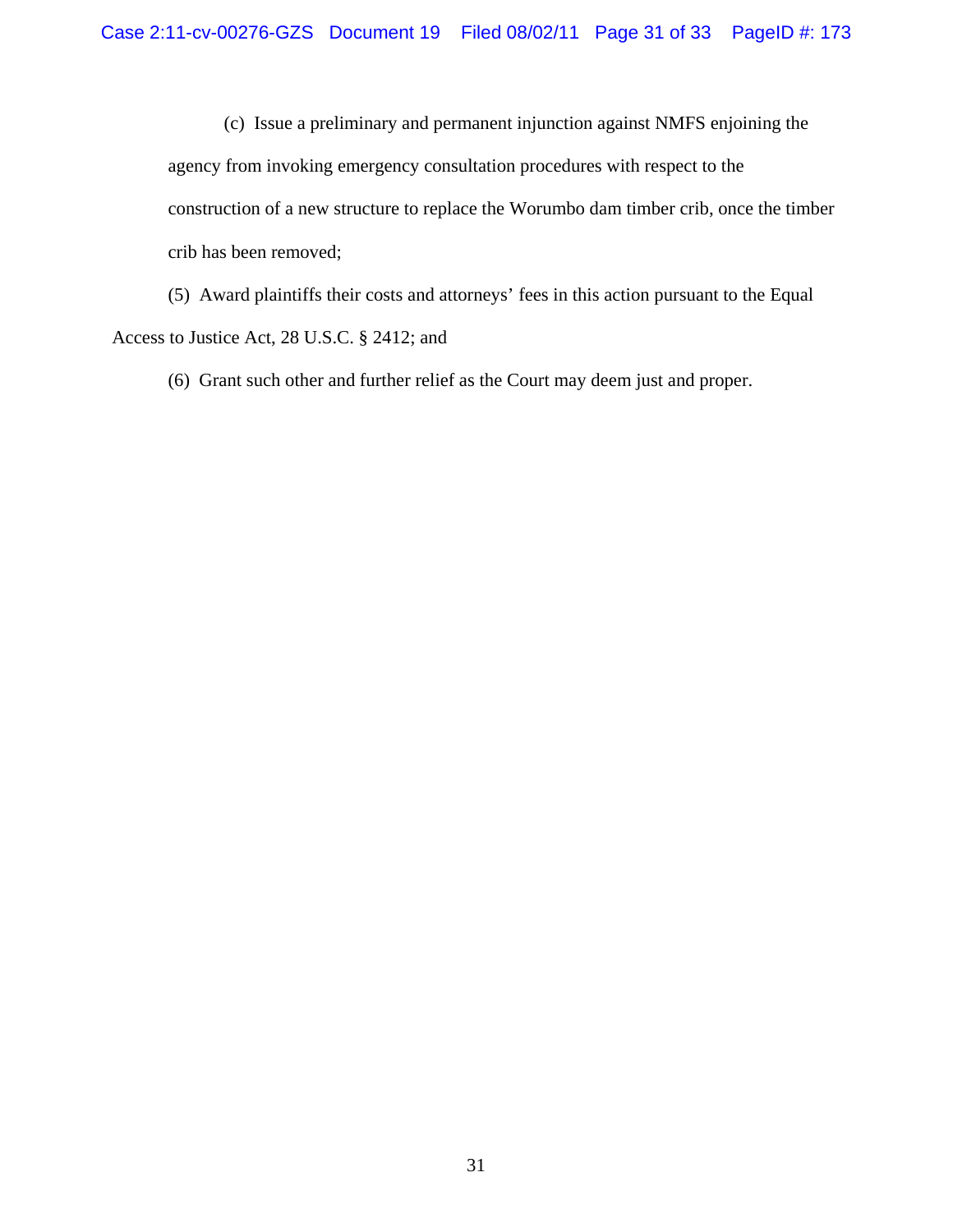### **VERIFICATION**

I, Ed Friedman, declare as follows:

1. I am the Chair of Friends of Merrymeeting Bay and a member of Environment Maine.

2. I have personal knowledge of Friends of Merrymeeting Bay and its activities as set

forth in paragraphs 47 and 49-51 of the foregoing Verified Complaint. I also have personal

knowledge of the matters set forth in paragraphs 31a, 35, and 37-41a of the foregoing Verified

Complaint. If called upon to testify, I would competently attest to these matters.

I declare under penalty of perjury that the foregoing is true and correct.

Date: August  $2, 2011$ 

Ed Friedman

Date: August 2, 2011 Respectfully submitted,

David A. Nicholas Bruce M. Merrill Newton, Massachusetts 02460 Portland, Maine 04101 (617) 964-1548 (207) 775-3333 [dnicholas@verizon.net](mailto:dnicholas@verizon.net) [mainelaw@maine.rr.com](mailto:mainelaw@maine.rr.com)

Joshua R. Kratka Charles C. Caldart 44 Winter Street, 4th Floor 1402 Third Avenue, Suite 715 Boston, Massachusetts 02108 Seattle, Washington 98101 (617) 747-4333 (206) 568-2853 [josh.kratka@nelconline.org](mailto:josh.kratka@nelconline.org) [cccnelc@aol.com](mailto:cccnelc@aol.com) *(pro hac vice motion filed) (pro hoc vice motion filed)*

COUNSEL FOR PLAINTIFFS

 $\sqrt{s}$ / $\sqrt{s}$ / $\sqrt{s}$ / $\sqrt{s}$ / $\sqrt{s}$ / $\sqrt{s}$ / $\sqrt{s}$ / $\sqrt{s}$ / $\sqrt{s}$ / $\sqrt{s}$ / $\sqrt{s}$ / $\sqrt{s}$ / $\sqrt{s}$ / $\sqrt{s}$ / $\sqrt{s}$ / $\sqrt{s}$ / $\sqrt{s}$ / $\sqrt{s}$ / $\sqrt{s}$ / $\sqrt{s}$ / $\sqrt{s}$ / $\sqrt{s}$ / $\sqrt{s}$ / $\sqrt{s}$ / $\sqrt{s}$ / $\sqrt{s}$ / $\sqrt{s}$ / $\sqrt{s}$ / $\sqrt{s}$ / $\sqrt{s}$ / $\sqrt{s}$ / $\sqrt{s$ 

20 Whitney Road 225 Commercial Street, Suite 501

National Environmental Law Center National Environmental Law Center